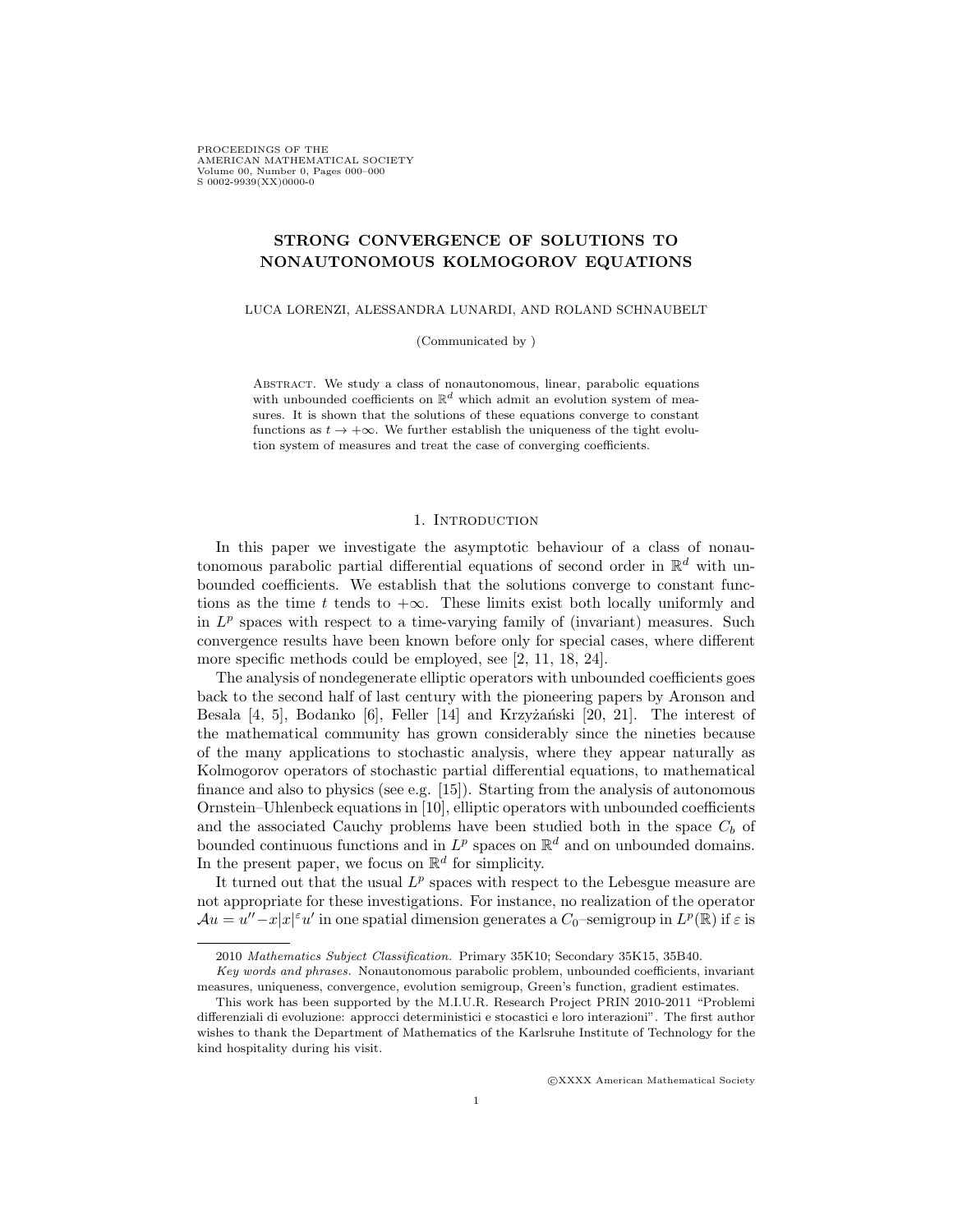positive (see [27]). This example indicates that one needs rather restrictive growth conditions to develop a theory for elliptic operators with unbounded coefficients in  $L^p(\mathbb{R}^d)$ . The picture changes drastically if the semigroup  $T(\cdot)$  associated to the elliptic operator  $\mathcal{A} = \text{Tr}(QD^2) + \langle b, \nabla \rangle$  on  $C_b(\mathbb{R}^d)$  admits an invariant measure  $\mu$ and if one works in the spaces  $L^p(\mathbb{R}^d, \mu)$ . A probability measure  $\mu$  is called invariant if

$$
\int_{\mathbb{R}^d} T(t) f \, d\mu = \int_{\mathbb{R}^d} f \, d\mu
$$

for all  $f \in C_b(\mathbb{R}^d)$  and  $t \geq 0$ . An invariant measure exists if A admits a so-called Lyapunov function, see Hypothesis 2.1(iii) below, which is satisfied by large classes of (possibly rapidly growing) coefficients. We stress that  $T(\cdot)$  may not admit an invariant measure; but if an invariant measure exists, it is unique in our setting. We refer to e.g. [23, 26] for details on the autonomous case.

If  $T(\cdot)$  admits an invariant measure, it can be extended to a strongly continuous semigroup on  $L^p(\mathbb{R}^d, \mu)$  for each  $p \in [1, +\infty)$ . The invariant measure  $\mu$  also plays an important role in the analysis of the long-time behaviour of the semigroup  $T(\cdot)$ . More precisely, under suitable assumptions the function  $T(t)$  f tends, as  $t \to +\infty$ , to the average of f with respect to  $\mu$  in  $L^p(\mathbb{R}^d, \mu)$  if  $f \in L^p(\mathbb{R}^d, \mu)$ , and the convergence is locally uniform in  $\mathbb{R}^d$  if  $f \in C_b(\mathbb{R}^d)$ , cf. [13].

In this paper we treat the nonautonomous case on time  $t \geq 0$ , where A is replaced by the elliptic operators  $\mathcal{A}(t), t \geq 0$ , defined on smooth functions  $\varphi : \mathbb{R}^d \to \mathbb{R}$  by

$$
(1.1) \mathcal{A}(t)\varphi = \sum_{i,j=1}^d q_{ij}(t,\cdot)D_{ij}\varphi + \sum_{i=1}^d b_i(t,\cdot)D_i\varphi = \text{Tr}(Q(t,\cdot)D_x^2\varphi) + \langle b(t,\cdot), \nabla_x \varphi \rangle,
$$

under suitable conditions on its coefficients (see Hypotheses 2.1). The semigroup  $T(\cdot)$  of the autonomous case is now replaced by an evolution operator  $\{G(t, s) : t \geq 0\}$  $s \geq 0$  in  $C_b(\mathbb{R}^d)$ . Its existence and its main properties have been established in [11] for nonautonomous Ornstein–Uhlenbeck operators and in [22] for the general case. For  $f \in C_b(\mathbb{R}^d)$  and  $s \geq 0$ , the function  $G(\cdot, s)f$  is defined as the unique solution u in  $C_b([s, +\infty) \times \mathbb{R}^d) \cap C^{1,2}((s, +\infty) \times \mathbb{R}^d)$  of the parabolic equation  $D_t u = \mathcal{A}(t)u$ on  $(s, +\infty) \times \mathbb{R}^d$  satisfying  $u(s, \cdot) = f$  in  $\mathbb{R}^d$ .

Similarly, the concept of invariant measure is replaced by the concept of evolution systems of measures (as referred to in [12]). Such a system is a one-parameter family of probability measures  $\{\mu_t : t \geq 0\}$  satisfying

(1.2) 
$$
\int_{\mathbb{R}^d} G(t,s) f d\mu_t = \int_{\mathbb{R}^d} f d\mu_s
$$

for all  $f \in C_b(\mathbb{R}^d)$  and  $t \geq s \geq 0$ . As in the autonomous case, Lyapunov functions provide a convenient sufficient condition for the existence of an evolution system of measures, see Hypothesis 2.1(iii). Under such assumption, the proof of Theorem 5.4 of [22] even implies the existence of a tight evolution system of measures; i.e., for every  $\varepsilon > 0$  there exists a radius  $R > 0$  such that  $\mu_t(B_R) \geq 1 - \varepsilon$  for all  $t \geq 0$ . In [17] it was shown that nonautonomous Ornstein–Uhlenbeck evolution operators admit infinitely many evolution systems of measures under reasonable assumptions. One can however derive uniqueness within certain classes of evolution systems, see [2, 17, 24] for such results in various cases.

If the evolution operator  $G(t, s)$  admits an evolution system of measures, then it can be extended to a contraction evolution operator from  $L^p(\mathbb{R}^d, \mu_s)$  to  $L^p(\mathbb{R}^d, \mu_t)$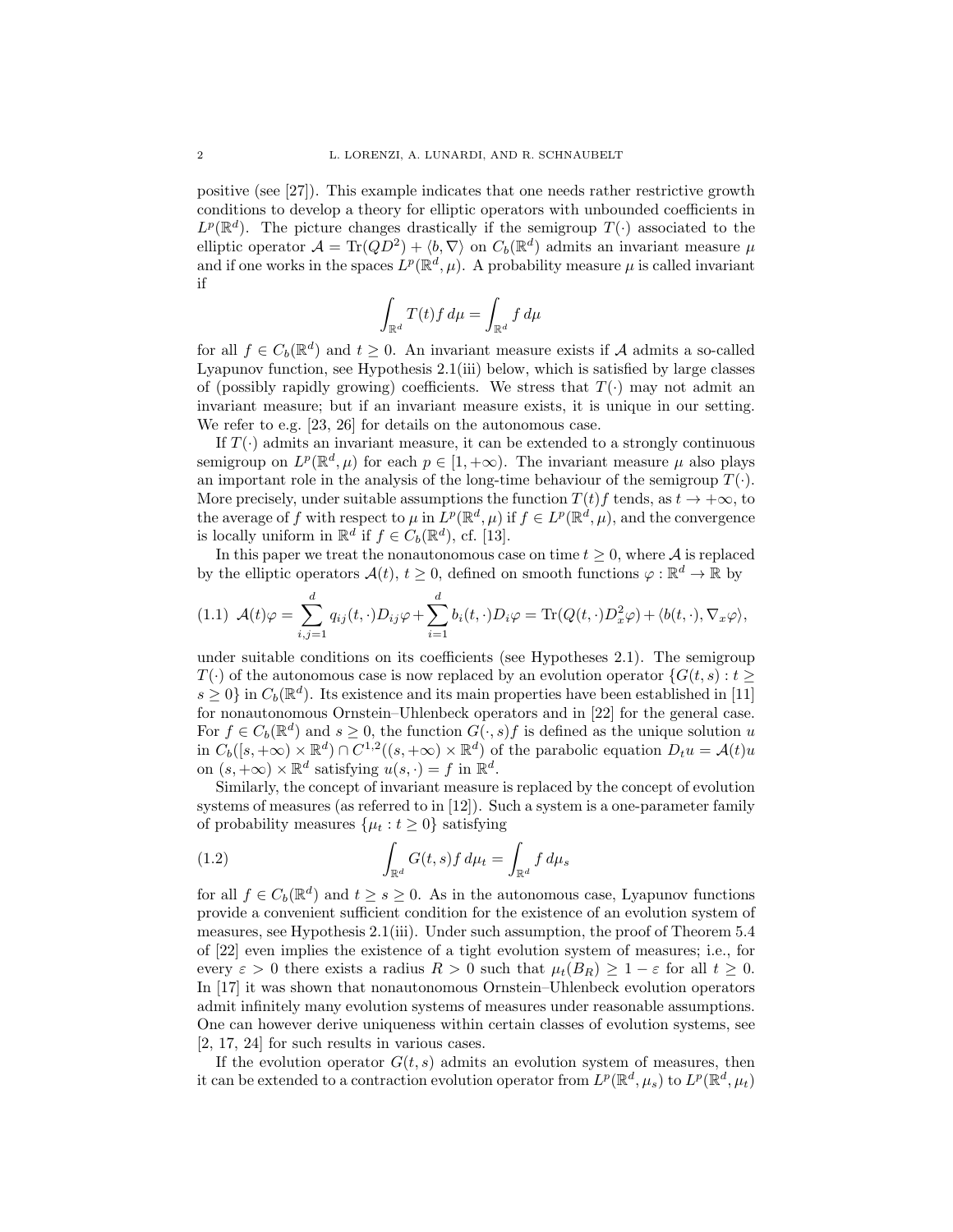for every  $t \geq s \geq 0$ , Indeed, Proposition 2.4(i) implies that  $|G(t, s)f|^p \leq G(t, s)(|f|^p)$ for all  $f \in C_b(\mathbb{R}^d)$  and  $t \geq s \geq 0$ . Integrating this inequality with respect to  $\mu_t$ , we obtain

$$
(1.3) \qquad ||G(t,s)f||_{L^p(\mathbb{R}^d,\mu_t)}^p \leq \int_{\mathbb{R}^d} G(t,s)(|f|^p)d\mu_t = \int_{\mathbb{R}^d} |f|^p d\mu_s = ||f||_{L^p(\mathbb{R}^d,\mu_s)}^p,
$$

for all  $t > s \geq 0$  and  $p \in [1, +\infty)$ . Each measure  $\mu_r$  is equivalent to the Lebesgue measure  $\lambda$  since it has a positive density  $\rho(r, \cdot)$  with respect to  $\lambda$  by results in Corollary 3.9 of [7]. But the spaces  $L^p(\mathbb{R}^d, \mu_t)$  and  $L^p(\mathbb{R}^d, \mu_s)$  differ in general for  $t \neq s$ . This fact causes several difficulties in the analysis and, in particular, the standard theory of evolution operators (e.g. in [8]) can not be applied to the evolution operator in the  $L^p$  spaces for  $\mu_t$ . As in [2, 17, 18, 24, 25], we will use the evolution semigroup  $\mathcal{T}(\cdot)$  associated with  $G(t, s)$ , which is defined by

(1.4) 
$$
(\mathcal{T}(t)h)(s,x) = (G(s,s-t)h(s-t,\cdot))(x), \qquad (s,x) \in \mathbb{R}^{1+d},
$$

for  $t \geq 0$  and  $h \in C_b(\mathbb{R}^{1+d})$ . Here we extend the given coefficients constantly to  $t < 0$  to obtain an evolution operator  $G(t, s)$  for  $t \geq s$  on  $\mathbb{R}$ , as explained in Remark 2.3.

In the papers [2, 18, 24] for several special cases it was established that  $G(t, s)$  f converges to the average  $m_s(f) := \int_{\mathbb{R}^d} f d\mu_s$  as  $t \to +\infty$ . For bounded diffusion coefficients and time-periodic coefficients, Corollary 3.8 of [24] shows that  $||G(t, s)f-m_s(f)||_{L^p(\mathbb{R}^d, \mu_t)}$  tends to 0 as  $t \to +\infty$  for  $f \in L^p(\mathbb{R}^d, \mu_s)$  and  $s \in \mathbb{R}$ . The proof of this result relies on the fact that one can employ the evolution semigroup on the *compact* time interval  $[0, T]$ , for the period T.

The non-periodic case was addressed in [2], but only for diffusion coefficients  $q_{ij}$  which are constant in the spatial variables and under an additional strict dissipativity assumption on the drift term (namely that  $r_0 < 0$  in Hypothesis 2.1(iv) below). These extra conditions yield the exponentially decaying gradient estimate  $|(\nabla_x G(t,s)f)(x)| \leq c e^{r_0(t-s)} (G(t,s)|\nabla f|)(x)$  for all  $t > s, x \in \mathbb{R}^d$  and  $f \in C_b^1(\mathbb{R}^d)$ . This decay property is crucial for the proofs in [2]. In turn, it implies the cyclic condition  $D_i q_{jk} + D_j q_{ki} + D_k q_{ij} = 0$  in  $\mathbb{R} \times \mathbb{R}^d$  for all  $i, j, k \in \{1, ..., d\}$  by Theorem 3.1 in [1], which explains the restriction to space independent diffusion coefficients  $q_{ij}$ in [2]. On the other hand, Corollary 5.4 of [2] even establishes the exponential decay of  $||G(t, s)f - m_s(f)||_{L^p(\mathbb{R}^d, \mu_t)}$  with rate  $e^{r_0 t}$  (recall that  $r_0 < 0$ ). To the best of our knowledge, this is the only available result on the long-time behaviour of the function  $||G(t, s)f - m_s(f)||_{L^p(\mathbb{R}^d, \mu_t)}$  for non-periodic coefficients (besides [18] for the special case of Ornstein–Uhlenbeck operators).

For non-periodic coefficients, our main result Theorem 3.2 shows that  $||G(t, s)f$  $m_s(f) \|_{L^p(\mathbb{R}^d,\mu_t)}$  tends to 0 as  $t \to +\infty$  if  $f \in L^p(\mathbb{R}^d,\mu_s)$  and that  $G(t,s)\hat{f}$  converges to  $m_s(f)$  locally uniformly if  $f \in C(\mathbb{R}^d)$  vanishes at infinity, where  $s \geq 0$  and  $p \in [1, +\infty)$ . This theorem then implies the uniqueness of tight evolution systems of measures. Compared to [2], we allow for space dependent and possibly unbounded diffusion coefficients and we do not need the strict dissipativity assumption  $r_0 < 0$ in Hypothesis  $2.1(iv)$ . To use certain estimates on Green's functions, we require additional bounds on the coefficients which are global in time but only local in space, see Hypothesis 2.1(i).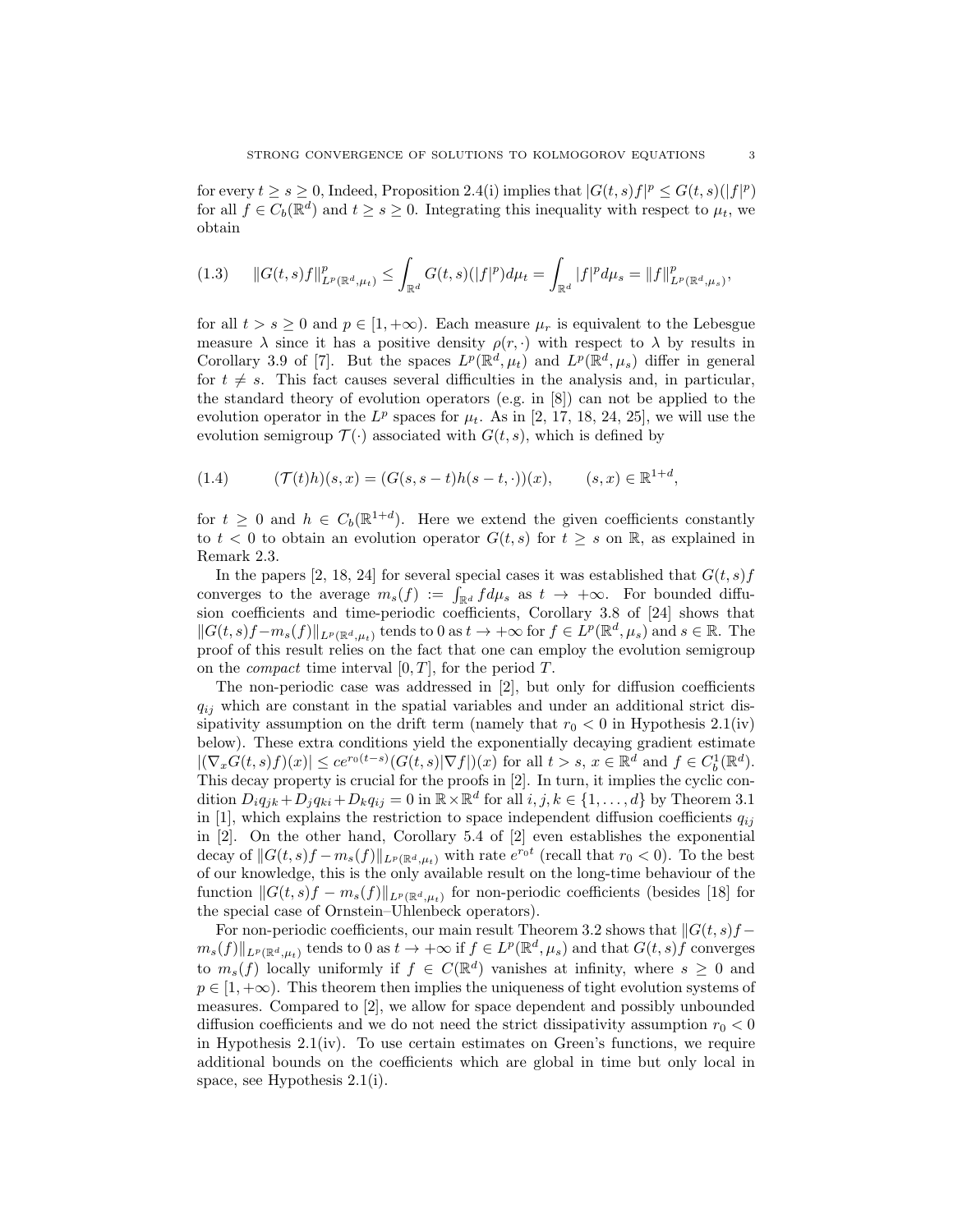As in [18, 24], our approach relies on the decay to 0 of  $|\nabla_x \mathcal{T}(t)h|$  as  $t \to +\infty$  in  $L^p(\mathbb{R}^{1+d}, \nu)$  for all  $h \in L^p(\mathbb{R}^{1+d}, \nu)$ , where  $\nu$  is defined by

(1.5) 
$$
\nu(A \times B) = \int_A \mu_s(B)ds,
$$

on the product of a Borel set  $A \subset \mathbb{R}$  and a Borel set  $B \subset \mathbb{R}^d$ , and canonically extended to the  $\sigma$ -algebra of all the Borel sets of  $\mathbb{R}^{1+d}$ , see Proposition 2.6. This decay is proved by means of a "carré du champs" type inequality for the generator of  $\mathcal{T}(\cdot)$ , which we recall in Proposition 2.4. To exploit the decay in  $L^p(\mathbb{R}^{1+d}, \nu)$ , we need lower bounds on the density of  $\mu_t$  which are local in space, but uniform in time. We show such estimates in Lemma 3.1 using known lower bounds of Green's functions solving the Dirichlet problem on balls, [3]. Still it is rather delicate to pass from the strong convergence of  $\nabla_x \mathcal{T}(t)$  in  $L^p(\mathbb{R}^{1+d}, \nu)^d$  to that of  $G(t, s)$  in the proof of Theorem 3.2.

As we have already noticed, the spaces  $L^p(\mathbb{R}^d, \mu_t)$  differ from each other. If the coefficients of the operators  $\mathcal{A}(t)$  converge as  $t \to +\infty$ , we establish that the solution  $G(t, s)f$  tends to the mean  $m_s(f)$  as  $t \to +\infty$  in  $L^p(\mathbb{R}^d, \mu_\infty)$  for all  $f \in C_b(\mathbb{R}^d)$ (which is dense in  $L^p(\mathbb{R}^d, \mu_s)$ ),  $s \geq 0$  and  $p \in [1, +\infty)$ , see Theorem 4.4. Here  $\mu_\infty$ is the invariant measure of the semigroup associated to the limiting autonomous operator  $\mathcal{A}_{\infty}$ . The main step in the proof is the convergence result of Proposition 4.3 for the densities of the invariant measures, where we use the regularity properties of these densities proved in [7]. In Section 5 we exhibit a class of operators that satisfy all our assumptions.

**Notation.** We consider the usual spaces  $C^{k+\alpha}(\Omega)$  when  $\Omega$  is an open set or the closure of an open set,  $k \in \mathbb{N} \cup \{0\}$  and  $\alpha \in [0,1)$ . We use the subscript "b" (resp., "c") for the subspaces of the above spaces consisting of functions which are bounded together with all their derivatives up to the order  $k$  (resp., are compactly supported). We also consider the spaces  $C^{1,2}(J \times \Omega)$  and  $C^{k+\alpha/2,2k+\alpha}(J \times \Omega)$  for an interval  $J$ , and use the subscripts "b" and "c" with the same meaning as above. For  $\alpha \in (0,1)$  the subscript "loc" means that the derivatives of order k are  $\alpha$ -Hölder continuous in each compact set contained in  $\Omega$  or  $J \times \mathbb{R}^d$ .

For a Borel measure  $\mu$  on  $\Omega$  and  $p \in [1, +\infty)$ , we denote by  $L^p(\Omega, \mu)$  the usual Lebesgue space (omitting  $\mu$  if it is the Lebesgue measure). For an open set  $\Omega \subset \mathbb{R}^d$ and  $k \in \mathbb{N}$ , the standard Sobolev space with respect to the Lebesgue measure is denoted by  $W^{k,p}(\Omega)$ . Similarly,  $W^{1,2}_p(J \times \Omega)$  is the usual parabolic Sobolev space with respect to the Lebesgue measure for an interval J.

Given a family of measures  $\{\mu_t : t \geq 0\}$ , we denote by  $m_t(f)$  the average of the function f with respect to the measure  $\mu_t$ . Finally,  $B_R$  designates the open ball centered at 0 with radius R and  $\mathbb{R}_+ := [0, +\infty)$ .

### 2. Assumptions and background material

Throughout this paper, we assume the following conditions on the operator A in (1.1):

**Hypotheses 2.1.** (i) For some  $\alpha \in (0,1)$  and every  $i, j \in \{1, ..., d\}$   $q_{ij}, b_i$ belong to  $C_{\text{loc}}^{\alpha/2,1+\alpha}(\mathbb{R}_+\times\mathbb{R}^d)$ . Moreover,  $q_{ij}\in C_b(\mathbb{R}_+\times B_R)$  and  $D_kq_{ij},b_j\in$  $C_b(\mathbb{R}_+; L^p(B_R))$  for all  $i, j, k \in \{1, \ldots, d\}$ , all  $R > 0$  and some  $p > d + 2$ .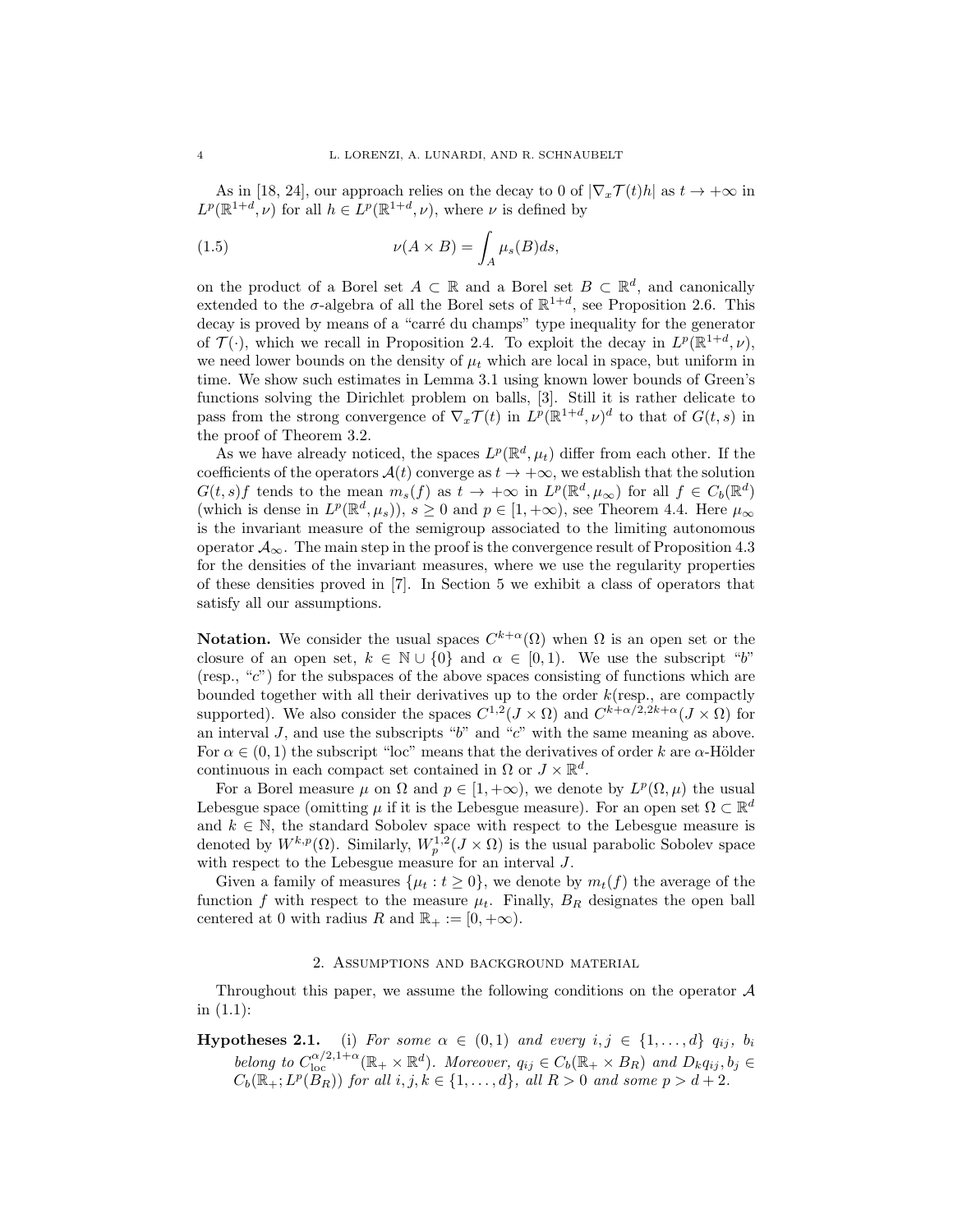- (ii) The matrix  $Q(t, x)$  is symmetric and  $\langle Q(t, x) \xi, \xi \rangle \ge \eta(t, x) |\xi|^2$  for all  $t \ge 0$ ,  $x, \xi \in \mathbb{R}^d$  and a function  $\eta : \mathbb{R}_+ \times \mathbb{R}^d \to \mathbb{R}$  with  $\inf_{\mathbb{R}_+ \times \mathbb{R}^d} \eta =: \eta_0 > 0$ .
- (iii) There exist a function  $0 \lt V \in C^2(\mathbb{R}^d)$  and constants  $a \geq 0$ ,  $\kappa > 0$  such that  $V(x)$  tends to  $+\infty$  as  $|x| \to +\infty$  and  $(A(t)V)(x) \le a - \kappa V(x)$  for all  $(t, x) \in \mathbb{R}_+ \times \mathbb{R}^d$ .
- (iv) There exist constants  $c_0 \geq 0$  and  $r_0 \in \mathbb{R}$  such that  $|\nabla_x Q(t,x)| \leq c_0 \eta(t,x)$  and  $\langle \nabla_x b(t, x) \xi, \xi \rangle \leq r_0 |\xi|^2$  for all  $t \geq 0$  and  $x, \xi \in \mathbb{R}^d$ .
- (v) There exists a constant  $c > 0$  such that either  $|Q(t,x)| \leq c(1+|x|)V(x)$  and  $\langle b(t,x),x\rangle \leq c(1+|x|^2)V(x)$  for all  $(t,x) \in \mathbb{R}_+ \times \mathbb{R}^d$ , or  $|Q(t,x)| \leq c$  for all  $(t,x)\in\mathbb{R}_+\times\mathbb{R}^d$ .

Except for the second part in (i), assumptions (i)–(iii) are needed to construct the evolution operator and the evolution system of measures  $\{\mu_t : t \geq 0\}$ . Condition (iv) leads to the gradient estimate (2.2). The second part of (i) is needed to obtain uniform lower bounds of the density of the measures, see Lemma 3.1. On the last condition we comment in Remark 2.5.

In the next proposition we collect several basic properties of the evolution operator  $G(t, s)$ .

### Proposition 2.2. The following properties are satisfied.

(i) Let  $D = \{(t, s, x, y) \in \mathbb{R}_+ \times \mathbb{R}_+ \times \mathbb{R}^d \times \mathbb{R}^d : t > s\}$ . Then there exists a Green's function  $q: D \to (0, +\infty)$  such that

(2.1) 
$$
G(t,s)f = \int_{\mathbb{R}^d} g(t,s,\cdot,y)f(y) dy
$$

in  $\mathbb{R}^d$  for  $f \in C_b(\mathbb{R}^d)$  and  $t > s \geq 0$ . For every  $t > s \geq 0$  and  $x \in \mathbb{R}^d$ , the function  $g(t, s, x, \cdot)$  belongs to  $L^1(\mathbb{R}^d)$  and  $||g(t, s, x, \cdot)||_{L^1(\mathbb{R}^d)} = 1$ . Each operator  $G(t, s)$  is a contraction on  $C_b(\mathbb{R}^d)$  and  $G(t, s)1 = 1$ .

- (ii) For every  $f \in C_c(\mathbb{R}^d)$  and  $t > 0$ , the function  $s \mapsto G(t, s)f$  is continuous from  $[0,t]$  to  $C_b(\mathbb{R}^d)$ . If  $f \in C_c^2(\mathbb{R}^d)$ , then for every  $(t,x) \in (0,+\infty) \times$  $\mathbb{R}^d$  the function  $(G(t, \cdot)f)(x)$  is differentiable in [0,t] and  $(D_sG(t, s)f)(x) =$  $-(G(t, s)A(s) f)(x)$ .
- (iii) There exists a constant  $C_1 > 0$  such that for all  $p \ge 2$  and  $s \in \mathbb{R}_+$

$$
(2.2) \quad |\nabla_x G(s+t,s)f|^p \le C_1^p (t^{-p/2} \vee 1) G(s+t,s)(|f|^p), \qquad t > 0, \ \ f \in C_b(\mathbb{R}^d).
$$

Proof. Statement (i) and (ii) come from Proposition 2.4 (and its proof) and Lemma 3.1 of [22]. Also statement (iii) is a consequence of the results in [22] although it was not explicitly stated there. To prove it, for every  $n \in \mathbb{N}$  and  $s \geq 0$  we denote by  $u_n$  the unique classical solution to Cauchy-Neumann problem

$$
D_t u_n(t, x) = \mathcal{A}(t)u_n(t, x), \qquad (t, x) \in (s, +\infty) \times B_n,
$$
  
\n
$$
D_\nu u_n(t, x) = 0, \qquad (t, x) \in (s, +\infty) \times \partial B_n,
$$
  
\n
$$
u_n(s, t) = f(x), \qquad x \in B_n.
$$

Let  $w_n$  solve the same boundary value problem with initial condition  $w_n(s, \cdot) = f^2$ . In the proof of Theorem 4.1 of [22] it is shown that the function

$$
(t,x) \mapsto z_n(t,x) = (u_n(t,x))^2 + C_1^{-2}(t-s)|\nabla_x u_n(t,x)|^2
$$

satisfies the inequality  $D_t z_n-\mathcal{A}z_n \leq 0$  in  $(s, s+1] \times B_n$ ,  $D_{\nu} z_n \leq 0$  on  $(s, s+1] \times \partial B_n$ and  $z_n(s, \cdot) = f^2$  in  $B_n$  for each  $n \in \mathbb{N}$ . The constant  $C_1$  only depends on  $\eta_0, d$ ,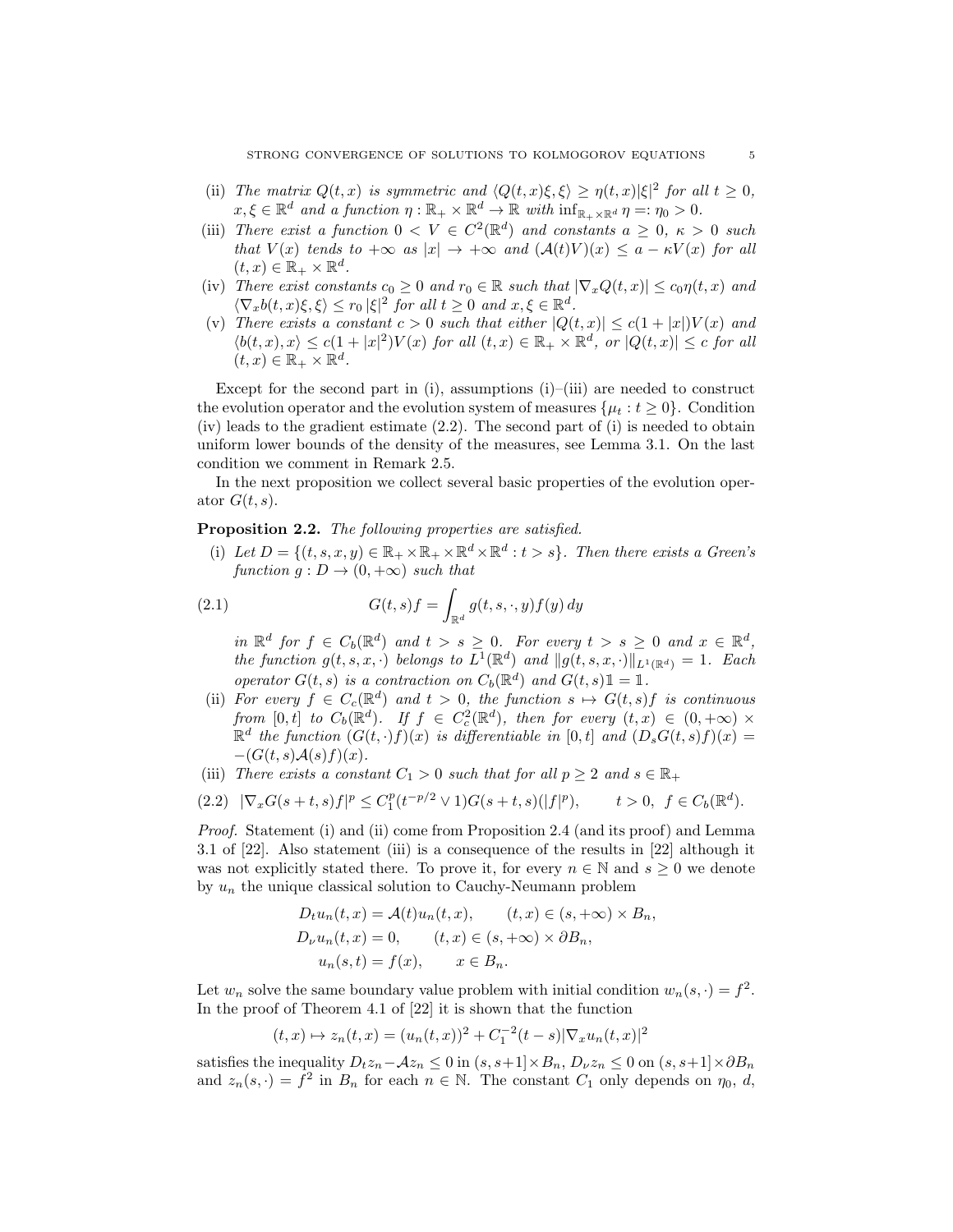$c_0$  and  $r_0$  from Hypothesis 2.1. The classical maximum principle now implies that  $z_n \leq w_n$  in  $(s, s+1] \times B_n$ .

By Remark 2.3 of [22], the functions  $u_n$  and  $w_n$  converge to  $G(\cdot, s)f$  and  $G(\cdot, s)f^2$ , respectively, in  $C^{1,2}((s,s + R) \times B_R)$  for every  $R > 0$ . Taking the limit as  $n \to$  $+\infty$ , the inequality  $z_n \leq w_n$  thus yields formula (2.2) with  $p = 2$  for all  $s \geq$ 0 and  $t \in (0,1]$ . Let  $p > 2$ . Using (2.2) with  $p = 2$ , Hölder's inequality and  $||g(t, s, x, \cdot)||_{L^{1}(\mathbb{R}^{d})} = 1$  from (i), we derive

$$
|\nabla_x G(s+t,s)f|^p = (|\nabla_x G(s+t,s)f|^2)^{p/2} \le (C_1^2 t^{-1} G(s+t,s)(|f|^2))^{p/2}
$$
  

$$
\le C_1^p t^{-p/2} G(s+t,s)(|f|^p)
$$

for all  $s \geq 0$ ,  $t \in (0,1]$  and  $f \in C_b(\mathbb{R}^d)$ . To extend this estimate to  $t > 1$ , one finally uses the evolution law and splits  $\nabla_x G(s+t,s) = \nabla_x G(s+t,s+t-1)G(s+t,s)$  $t-1, s$ f.

Remark 2.3. Setting  $\mathcal{A}(t) := \mathcal{A}(0)$  for  $t < 0$ , we extend the coefficients  $q_{ij}$  and  $b_i$ to  $t \in \mathbb{R}$  in such a way that Hypotheses 2.1 hold with  $\mathbb{R}_+$  replaced by  $\mathbb{R}$ . Hence, Proposition 2.2 is valid on R instead of  $\mathbb{R}_+$ , and for  $t \in \mathbb{R}$  and  $(-\infty, t]$  instead of  $[0, t]$  in part (ii). The extended evolution operator is also denoted by  $G(t, s)$ , for  $t \geq s$  in R. Moreover, we set  $\mu_s := G(0, s)^* \mu_0$  for  $s < 0$ , where  $G(0, s)^*$  is the adjoint of the operator  $G(0, s)$  in  $C_b(\mathbb{R}^d)$ . Using formula (2.1) to extend  $G(0, s)$  to characteristic functions, it is easy to see that  $\mu_s$  is a probability measure for every s < 0. The set  $\{\mu_t : t \in \mathbb{R}\}\$ is an evolution system of measures for  $G(t, s)$  on  $\mathbb{R}$ , see the proof of Theorem 5.4 of [22].

We now recall the properties of the evolution semigroup  $\mathcal{T}(\cdot)$  (see (1.4)) and the measure  $\nu$  that we use in this paper. To define it, we use the evolution operator and the evolution system of measures on  $\mathbb R$  from the above remark.

**Proposition 2.4.** Let  $p \in [1, +\infty)$ . The following properties are satisfied.

(i) The measure  $\nu$  defined in (1.5) is infinitesimally invariant for  $\mathcal{T}(\cdot); i.e.,$ 

(2.3) 
$$
\int_{\mathbb{R}^d} (\mathcal{A}(\cdot)h - D_t h) d\nu = 0 \quad \text{for all } h \in C_c^{\infty}(\mathbb{R}^{1+d}).
$$

Moreover, the restriction to  $C_c(\mathbb{R}^{1+d})$  of the evolution semigroup  $\mathcal{T}(\cdot)$  may be extended to a strongly continuous contraction semigroup  $\mathcal{T}_p(\cdot)$  in  $L^p(\mathbb{R}^{1+d}, \nu)$ . Its generator is denoted by  $\mathcal{G}_n$ .

(ii) For any  $u \in D(\mathcal{G}_2)$  the following "carré du champs" type inequality holds true:

$$
(2.4) \t \eta_0 \int_{\mathbb{R}^{1+d}} |\nabla_x u|^2 \, d\nu \le \int_{\mathbb{R}^{1+d}} |Q^{1/2} \nabla_x u|^2 \, d\nu \le -\int_{\mathbb{R}^{1+d}} u \mathcal{G}_2 u \, d\nu.
$$

*Proof.* We refer the reader to Lemma  $6.3(ii)$  of [22] and Theorem 2.1 of [25] for part (i) and to Corollary 2.16 of [24] for part (ii). The results in [24] are only shown for the case of time-periodic coefficients with slightly different assumptions from our Hypotheses 2.1. We thus sketch the proof of (ii).

We have to replace the space  $D(G_{\infty})$  used in [24] by the space D of all  $u \in$  $C_b(\mathbb{R}^{1+d})$  belonging to  $W_p^{1,2}((-R,R) \times B_R)$  for all  $R > 0$  and  $1 \leq p < +\infty$  such that  $\mathcal{G}u := \mathcal{A}(\cdot)u - D_t u$  is contained in  $C_b(\mathbb{R}^{1+d})$  and  $\text{supp}(u) \subset [-M, M] \times \mathbb{R}^d$  for some  $M > 0$ . The generator  $\mathcal{G}_2$  is the closure of the operator  $\mathcal G$  defined on  $\mathcal D$  by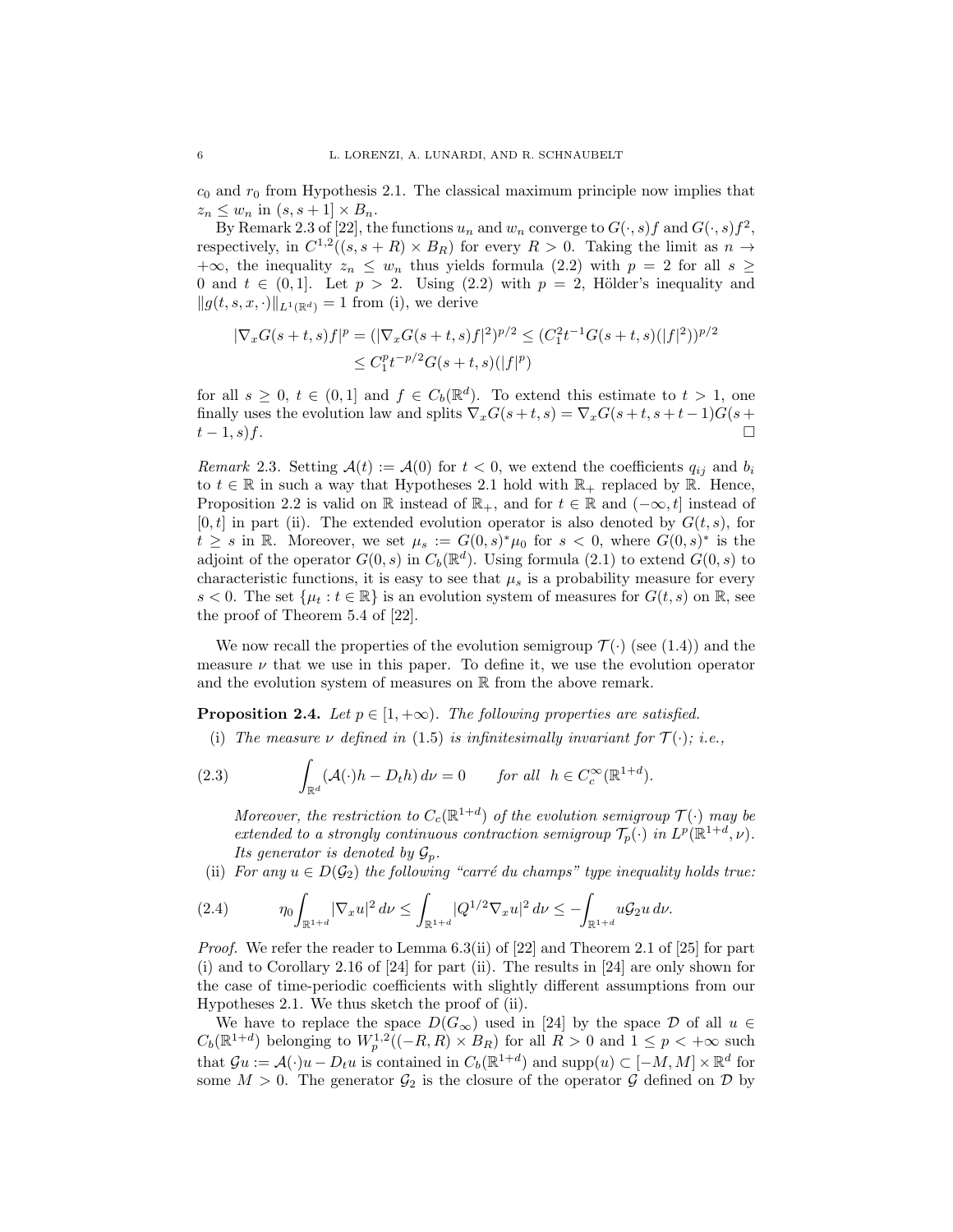Theorem 2.1 of [25]. Proposition 2.5 of [25] yields

(2.5) 
$$
u = \int_0^{+\infty} e^{-t} \mathcal{T}(t) (u - \mathcal{G}u) dt
$$

for all  $u \in \mathcal{D}$ . The gradient estimate (2.2) for  $G(t, s)$  directly implies the inequality

$$
(2.6) \t\t\t \|\nabla_x \mathcal{T}(t)h\|_{\infty} \le C_1(t^{-\frac{1}{2}} \vee 1) \|h\|_{\infty}
$$

for  $h \in C_b(\mathbb{R}^{1+d})$  and  $t > 0$ . As in Proposition 2.14 of [24], using (2.5) we infer that  $\mathcal{D} \subseteq C_b^{0,1}(\mathbb{R}^{1+d})$  and  $\|\nabla_x u\|_{\infty} \leq \tilde{c}(\|u\|_{\infty} + \|\mathcal{G}u\|_{\infty})$  for  $u \in \mathcal{D}$ . Formula (2.4) can now be shown analogously as Proposition 2.15 and Corollary 2.16 in [24], where the first inequality in (2.4) follows from Hypothesis 2.1(ii).  $\Box$ 

*Remark* 2.5. The starting point of the proof of estimate  $(2.4)$  is formula  $(2.3)$ , whose validity can be extended to any function  $u \in \mathcal{D}$  (see the proof of Proposition 2.4 for the definition of this space). Plugging  $h = u^2$  in (2.3) and estimating  $\langle Q\nabla_x u, \nabla_x u \rangle \ge \eta_0 |\nabla_x u|^2$  inequality (2.4) formally follows for functions  $u \in \mathcal{D}$ , which is a core of  $D(\mathcal{G}_2)$ . But this argument is not correct, since, in general,  $u^2$ does not belong to D for every  $u \in \mathcal{D}$ , if the diffusion coefficients are unbounded. This difficulty is overcome by an approximation procedure, where one replaces  $u^2$ by  $(u^2\vartheta_n)$ ,  $(\vartheta_n)$  being a standard sequence of cutoff functions. Each function  $u^2\vartheta_n$ belongs to  $\mathcal D$  if u is in  $\mathcal D$ . Therefore,  $\int_{\mathbb{R}^{1+d}} \mathcal G(u^2\vartheta_n)d\nu=0$  for any  $n\in\mathbb{N}$ . Estimate (2.4) is obtained by writing explicitly the term  $\mathcal{G}(u^2\vartheta_n)$  and then letting n tend to  $+\infty$ . Hypothesis 2.1(v) is crucial for the convergence of all the integrals obtained by this procedure. This is the only part of the paper where we use it.

Typically, one takes as a Lyapunov function  $V(x) = 1 + |x|^{2n}$  for  $x \in \mathbb{R}^d$  and some  $n \in \mathbb{N}$  or  $V(x) = e^{\delta |x|^\beta}$  for  $x \in \mathbb{R}^d$  and some  $\beta, \delta > 0$ , so that Hypothesis  $2.1(v)$  is rather mild. See also the example in Section 5.

In the time periodic case, the next result was shown in Proposition 3.4 of [24] for  $p = 2$  extending a similar result proved in [9] in the autonomous case. In this paper we need it for  $p > d$ . The proof in our case follows the same lines as [24]. Nevertheless, since Proposition 2.6 is crucial for all our analysis, we provide a proof for the reader's convenience.

**Proposition 2.6.** For all  $p \in [2, +\infty)$  and  $h \in L^p(\mathbb{R}^{1+d}, \nu)$  we have

(2.7) 
$$
\lim_{t \to +\infty} \| |\nabla_x \mathcal{T}_p(t) h| \|_{L^p(\mathbb{R}^{1+d}, \nu)} = 0.
$$

*Proof.* The estimate (2.2) implies that  $|\nabla_x \mathcal{T}(t)h|^p \leq C_1^p(t^{-p/2} \vee 1)\mathcal{T}(t)|h|^p$  on  $\mathbb{R}^{1+d}$ for all  $h \in C_c(\mathbb{R}^{1+d}), t > 0$ , and  $p \in [2, +\infty)$ . We now integrate this inequality on  $\mathbb{R}^{1+d}$  with respect to the measure  $\nu$  and use the density of  $C_c(\mathbb{R}^{1+d})$  in  $L^p(\mathbb{R}^{1+d}, \nu)$ . It follows that  $\nabla_x \mathcal{T}_p(t)h$  belongs to  $L^p(\mathbb{R}^{1+d}, \nu)^d$  and

$$
(2.8) \t\t |||\nabla_x \mathcal{T}_p(t)h|\|_{L^p(\mathbb{R}^{1+d})} \leq C_1(t^{-1/2} \vee 1) \|h\|_{L^p(\mathbb{R}^{1+d},\nu)}
$$

for all  $h \in L^p(\mathbb{R}^{1+d}, \nu)$  and  $t > 0$ , where we use the contractivity of  $\mathcal{T}(t)$  in  $L^1(\mathbb{R}^{1+d}, \nu)$ . Combined with the Hölder inequality, this estimate and (2.6) yield

$$
\| |\nabla_x \mathcal{T}_p(t)h| \|_{L^p(\mathbb{R}^{1+d}, \nu)} \leq \| |\nabla_x \mathcal{T}(t)h| \|_{\infty}^{1-\frac{2}{p}} \| |\nabla_x \mathcal{T}_2(t)h| \|_{L^2(\mathbb{R}^{1+d}, \nu)}^{\frac{2}{p}} \n\leq C_1 \|h\|_{\infty} \| |\nabla_x \mathcal{T}_2(t)h| \|_{L^2(\mathbb{R}^{1+d}, \nu)}^{\frac{2}{p}}.
$$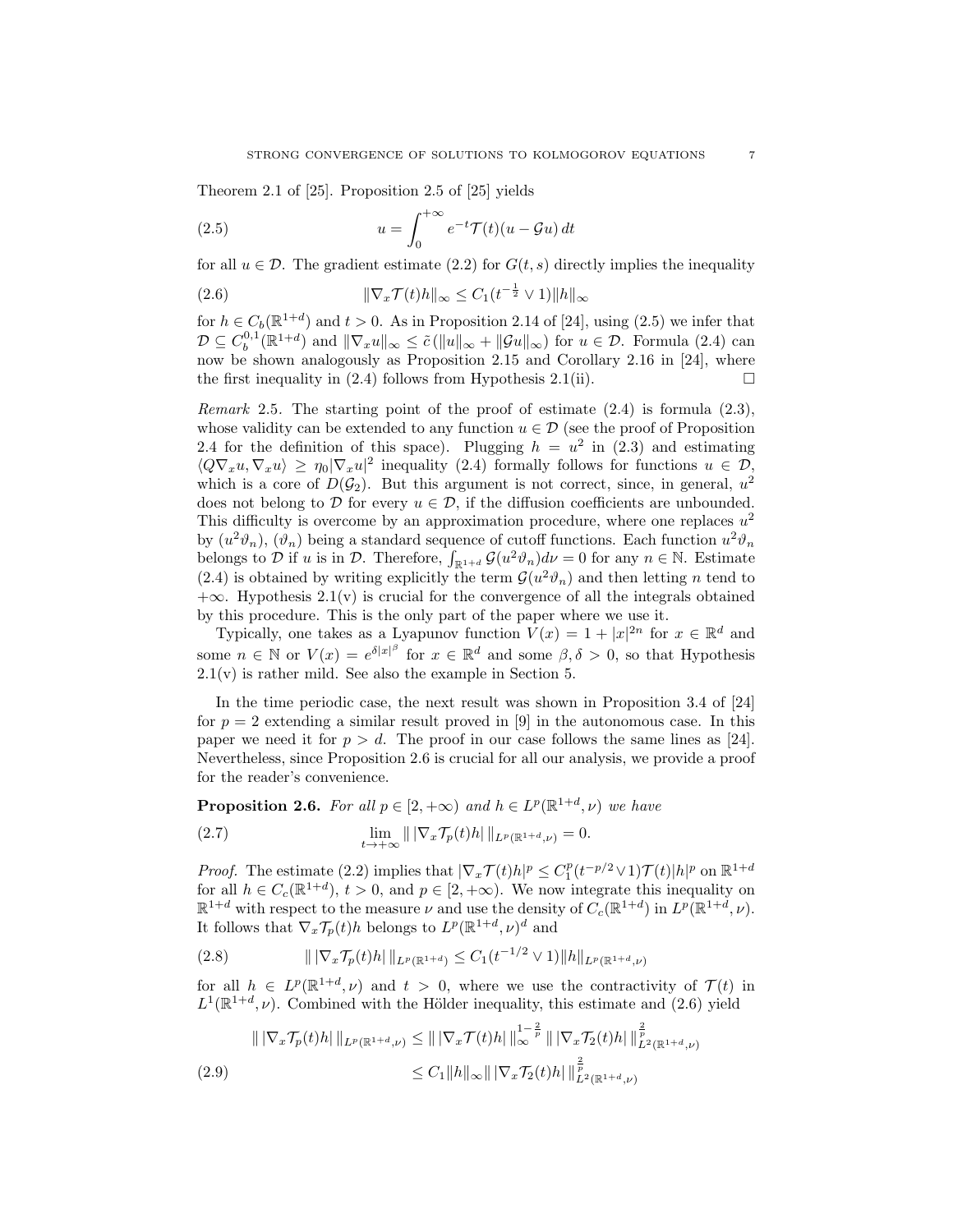for all  $t > 0$  and  $h \in C_c(\mathbb{R}^{1+d})$ . In view of  $(2.8)$  and  $(2.9)$ , we thus have to show (2.7) only for  $p = 2$  since  $C_c(\mathbb{R}^{1+d})$  is dense in  $L^p(\mathbb{R}^{1+d}, \nu)$ . Similarly, it suffices to prove (2.7) with  $p = 2$  for functions in the dense subset  $D(\mathcal{G}_2^2)$  of  $L^2(\mathbb{R}^{1+d}, \nu)$ .

Take  $u \in D(\mathcal{G}_2^2)$ . Then, the function  $t \mapsto ||\mathcal{T}_2(t)u||^2_{L^2(\mathbb{R}^{1+d}, \nu)}$  is differentiable on  $[0, +\infty)$  with derivative  $2\langle \mathcal{T}_2(\cdot)u, \mathcal{G}_2\mathcal{T}_2(\cdot)u \rangle_{L^2(\mathbb{R}^{1+d}, \nu)}$ . From (2.4), we then deduce

$$
2\eta_0 \int_0^t \int_{\mathbb{R}^{1+d}} |\nabla_x \mathcal{T}_2(s)u|^2 d\nu ds \leq -\int_0^t 2\langle \mathcal{T}_2(s)u, \mathcal{G}_2 \mathcal{T}_2(s)u \rangle_{L^2(\mathbb{R}^{1+d}, \nu)} ds
$$
  
=  $||u||^2_{L^2(\mathbb{R}^{1+d}, \nu)} - ||\mathcal{T}(t)u||^2_{L^2(\mathbb{R}^{1+d}, \nu)} \leq ||u||^2_{L^2(\mathbb{R}^{1+d}, \nu)}$ 

for  $t \geq 0$ ; i.e., the map  $\chi_u := ||\nabla_x \mathcal{T}_2(\cdot)u||_{L^2(\mathbb{R}^{1+d}, \nu)}^2$  belongs to  $L^1(0, +\infty)$ . The estimate (2.4) also implies that the gradient  $\nabla_x : D(\mathcal{G}_2) \to L^2(\mathbb{R}^{1+d}, \nu)^d$  is continuous. Since  $u \in D(\mathcal{G}_2^2)$ , the function  $\chi_u$  is thus differentiable and

$$
\begin{aligned} |\chi'_u| &= 2 \left| \int_{\mathbb{R}^{1+d}} \langle \nabla_x \mathcal{T}_2(\cdot)u, \nabla_x \mathcal{T}_2(\cdot) \mathcal{G}_2 u \rangle \, d\nu \right| \\ &\le 2 \left\| \left| \nabla_x \mathcal{T}_2(\cdot)u \right| \left\|_{L^2(\mathbb{R}^{1+d}, \nu)} \right\| \left| \nabla_x \mathcal{T}_2(\cdot) \mathcal{G}_2 u \right| \left\|_{L^2(\mathbb{R}^{1+d}, \nu)} \le \chi_u + \chi_{\mathcal{G}_2 u} \right| \end{aligned}
$$

in  $[0, +\infty)$ . Using  $\mathcal{G}_2u \in D(\mathcal{G}_2)$  once more, we conclude that also the derivative  $\chi'_u$ belongs to  $L^1(0, +\infty)$  and so  $\chi_u(s)$  vanishes as  $s \to +\infty$ .

We conclude this section by a simple convergence lemma for tight sequences of probability measures.

**Lemma 2.7.** Let  $(\tilde{\mu}_n)$  be a tight sequence of probability measures in  $\mathbb{R}^d$  and  $(g_n) \subset$  $C_b(\mathbb{R}^d)$  be a bounded sequence. The following assertions hold.

- (i) If  $g_n$  tends to zero locally uniformly in  $\mathbb{R}^d$  as  $n \to +\infty$ , then  $\int_{\mathbb{R}^d} g_n d\tilde{\mu}_n$ vanishes as  $n \to +\infty$ .
- (ii) If  $g_n$  tends to some  $g \in C_b(\mathbb{R}^d)$  locally uniformly in  $\mathbb{R}^d$  and  $\tilde{\mu}_n$  converges weakly<sup>\*</sup> to a probability measure  $\tilde{\mu}$  in  $\mathbb{R}^d$  as  $n \to +\infty$  (i.e.,  $\int_{\mathbb{R}^d} f d\tilde{\mu}_n \to$  $\int_{\mathbb{R}^d} f d\tilde{\mu}$ , as  $n \to +\infty$ , for any  $f \in C_b(\mathbb{R}^d)$ , then  $\int_{\mathbb{R}^d} g_n d\tilde{\mu}$  tends to  $\int_{\mathbb{R}^d} g d\tilde{\mu}$ as  $n \to +\infty$ .

Proof. We only show property (ii), as the first assertion can be treated similarly. By assumption,  $M := \sup_{n \in \mathbb{N}} \{ ||g_n||_{\infty}, ||g||_{\infty} \} < +\infty$  and for each  $\varepsilon > 0$  there exists a radius  $r > 0$  such that  $\tilde{\mu}_n(\mathbb{R}^d \setminus B_r) \leq \varepsilon$ . We can thus estimate

$$
\Big| \int_{\mathbb{R}^d} g_n d\tilde{\mu}_n - \int_{\mathbb{R}^d} g d\tilde{\mu} \Big| \leq \int_{B_r} |g_n - g| d\tilde{\mu}_n + \int_{\mathbb{R}^d \setminus B_r} |g_n - g| d\tilde{\mu}_n + \Big| \int_{\mathbb{R}^d} g d\tilde{\mu}_n - \int_{\mathbb{R}^d} g d\tilde{\mu} \Big|
$$
  

$$
\leq \sup_{x \in B_r} |g_n(x) - g(x)| + 2M\varepsilon + \Big| \int_{\mathbb{R}^d} g d\tilde{\mu}_n - \int_{\mathbb{R}^d} g d\tilde{\mu} \Big|.
$$

As  $n \to +\infty$ , the sum in last line tends to  $2M\varepsilon$ , and (ii) follows.

$$
\qquad \qquad \Box
$$

## 3. ASYMPTOTIC BEHAVIOUR OF  $G(t, s)$

Throughout this section,  $\{\mu_t : t \geq 0\}$  is any tight evolution system of measures for  $G(t, s)$ , extended to the whole R as in Remark 2.3. We recall that by Theorem 5.4 in [22] a tight evolution system of measures for  $G(t, s)$  does exist. Corollary 3.2 of [7] yields that there exists a positive function  $\rho : \mathbb{R}^{1+d} \to \mathbb{R}$  such that  $\rho(t, \cdot)$  is the density of  $\mu_t$  with respect to the Lebesgue measure for every  $t \in \mathbb{R}$ . In Corollary 3.3 we will see that actually there exists only one tight evolution system of measures for  $G(t, s)$ .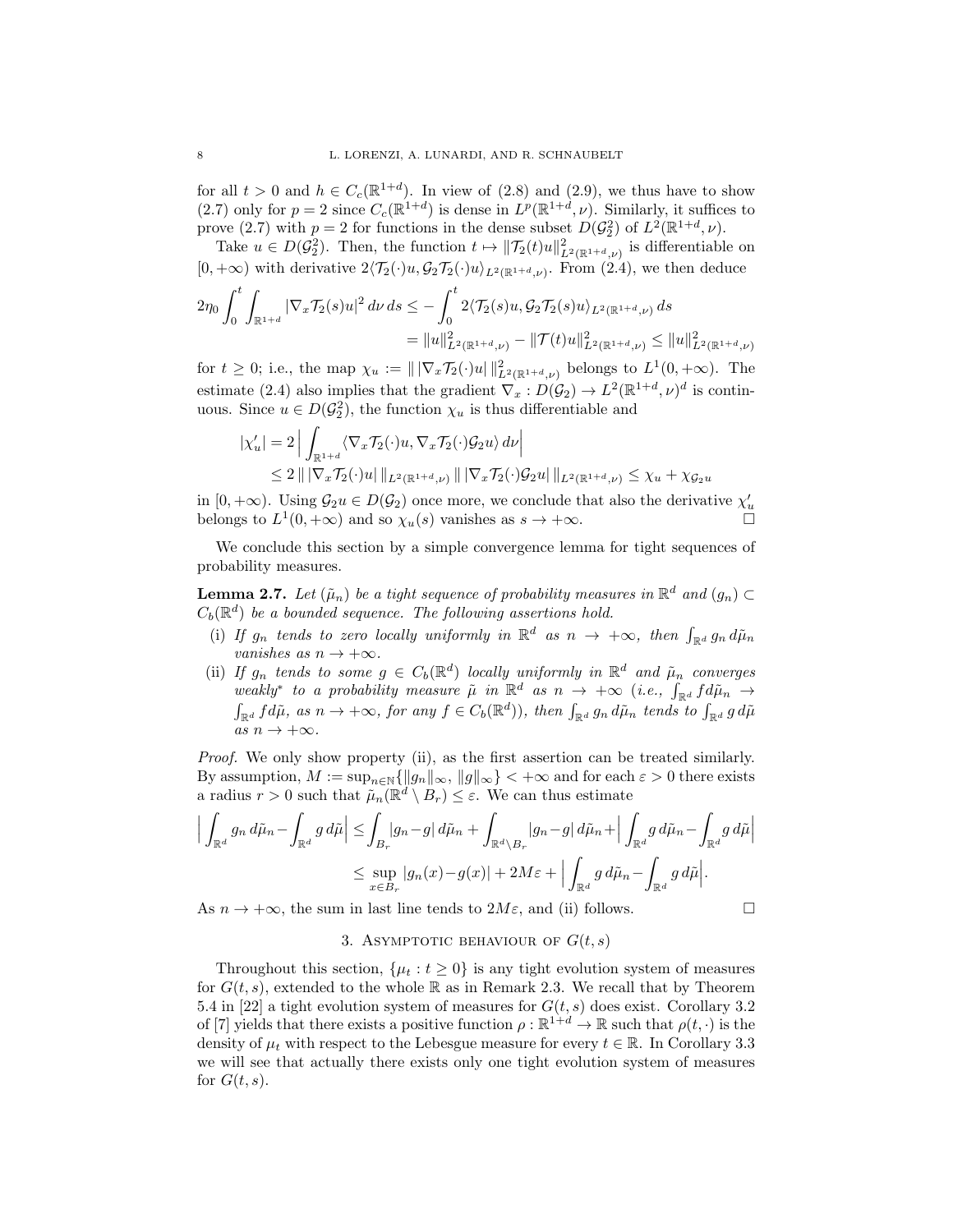To begin with, we use Hypothesis  $2.1(i)$  to prove a lower bound on the densities  $\rho(t, \cdot)$ , which is crucial in our analysis.

**Lemma 3.1.** For each  $k \in \mathbb{N}$  there exists a number  $\delta_k > 0$  such that  $\rho(\tau, x) \geq \delta_k$ for all  $\tau \geq 0$  and  $|x| \leq k$ .

*Proof.* Let  $D_k = \{(t, s, x, y) \in \mathbb{R}_+ \times \mathbb{R}_+ \times \overline{B_k} \times \overline{B_k} : t > s\}$  for every  $k \in \mathbb{N}$ . By  $g_k: D_k \to [0, +\infty)$  we denote the Green's function of the parabolic problem

$$
D_t u(t, x) = \mathcal{A}(t) u(t, x), \qquad (t, x) \in (s, +\infty) \times B_k,
$$
  

$$
u(t, x) = 0, \qquad (t, x) \in (s, +\infty) \times \partial B_k,
$$
  

$$
u(s, x) = f(x), \qquad x \in B_k,
$$

as constructed in Theorem 3.16 of [16] and its corollaries. The proof of Proposition 2.4 in [22] yields  $g \geq g_k$  on  $D_k$  for each  $k \in \mathbb{N}$ , where g is Green's function in Proposition 2.2(i). Since the family  $\{\mu_t : t \geq 0\}$  is tight, there is a radius  $k_0 \in \mathbb{N}$ such that  $\mu_t(B_{k_0}) \geq 1/2$  for all  $t \geq 0$ . Throughout the proof, the integer  $k \geq k_0$  is arbitrary, but fixed. We claim that there exists a number  $\delta_k > 0$  such that

(3.1) 
$$
g_{k+2}(\tau+1, \tau, x, y) \ge 2\delta_k \quad \text{for all} \quad \tau \ge 0, \ x, y \in \overline{B_k}.
$$

To prove the claim, we rewrite the operators  $\mathcal{A}(t)$  in divergence form and apply Theorem 9(iii) in [3] with  $\Omega' = B_{k+1}$ ,  $\Omega = B_{k+2}$  and  $T = 8$  to the operators  $\mathcal{L}(t) = D_t - \text{div}(\tilde{Q}(t+\tau, \cdot) \nabla_x) - \langle \tilde{b}(t+\tau), \nabla_x \rangle$  on  $(0, 1] \times B_{k+2}$  for  $\tau \geq 0$ . Here the coefficients  $\tilde{q}_{ij} = \tilde{q}_{ji}$  belong to  $C_b(\mathbb{R}_+ \times \mathbb{R}^d)$  and satisfy  $\tilde{q}_{ij} = q_{ij}$  on  $\mathbb{R}_+ \times B_{k+2}$  as well as  $\langle \tilde{Q}(t, x)\xi, \xi \rangle \ge \eta_0/2$  for all  $i, j \in \{1, ..., d\}, (t, x) \in \mathbb{R}_+ \times \mathbb{R}^d$  and  $\xi \in \partial B_1$ . The drift coefficients  $\tilde{b}_i$  are continuous extensions of  $b_i - \sum_{j=1}^d D_i q_{ij}$  to  $\mathbb{R}^{1+d}$ , such that on  $\tilde{b}_i = b_i - \sum_{j=1}^d D_i q_{ij}$  on  $\mathbb{R}_+ \times B_{k+2}$  and  $\tilde{b}_i = 0$  on  $\mathbb{R}_+ \times \mathbb{R} \setminus B_{k+3}$  for  $k \geq k_0$ and  $i, j \in \{1, \ldots, d\}$ . By the uniqueness statement in Theorem 6 of [3], the map  $g_{k+2}(\cdot + \tau, \tau, \cdot, \cdot)$  is the Green's function of  $\mathcal{L}(t)$  on  $(0, 1] \times B_{k+2}$ . Theorem 9(iii) of [3] now implies that

(3.2) 
$$
g_{k+2}(t+\tau,\tau,x,y) \ge C_1 t^{-d/2} \exp(-C_2 t^{-1}|x-y|^2)
$$

for all  $x, y \in B_{k+1}, t \in (0, \min\{8, (d(y, \partial B_{k+1}))^2\}]$  and  $\tau \geq 0$ . The constants  $C_1$  and  $C_2$  depend on  $\eta_0$ ,  $\sup_{t\geq 0} ||q_{ij}(t, \cdot)||_{L^{\infty}(B_{k+2})}$ ,  $\sup_{t\geq 0} ||b_j(t, \cdot)||_{L^p(B_{k+2})}$  and on  $\sup_{t\geq 0} ||D_i q_{ij}(t, \cdot)||_{L^p(B_{k+2})}$  for all  $i, j \in \{1, ..., d\}$  and some  $p > d$ . (Note that these suprema are finite due to Hypotheses 2.1(i).) If  $y \in B_k$ , then  $d(y, \partial B_{k+1}) \geq 1$ . Hence, we can take  $t = 1$  in (3.2), and (3.1) follows.

We can now complete the proof. Take a Borel set  $B \subset \overline{B_k}$  and some  $\tau \geq 0$ . From  $(1.2)$ ,  $(2.1)$  and  $(3.1)$ , we deduce

$$
\int_{B} \rho(\tau, x) dx = \int_{\mathbb{R}^d} \int_{B} g(\tau + 1, \tau, x, y) \rho(\tau + 1, x) dy dx
$$
  
\n
$$
\geq \int_{\overline{B_k}} \int_{B} g_{k+2}(\tau + 1, \tau, x, y) \rho(\tau + 1, x) dy dx
$$
  
\n
$$
\geq 2\delta_k \lambda(B) \int_{\overline{B_k}} \rho(\tau + 1, x) dx = 2\delta_k \lambda(B) \mu_{\tau+1}(B_k) \geq \delta_k \lambda(B),
$$

where  $\lambda$  is the Lebesgue measure. This lower bound yields the assertion.  $\Box$ 

We now establish our main result on the convergence of  $G(t, s)$ .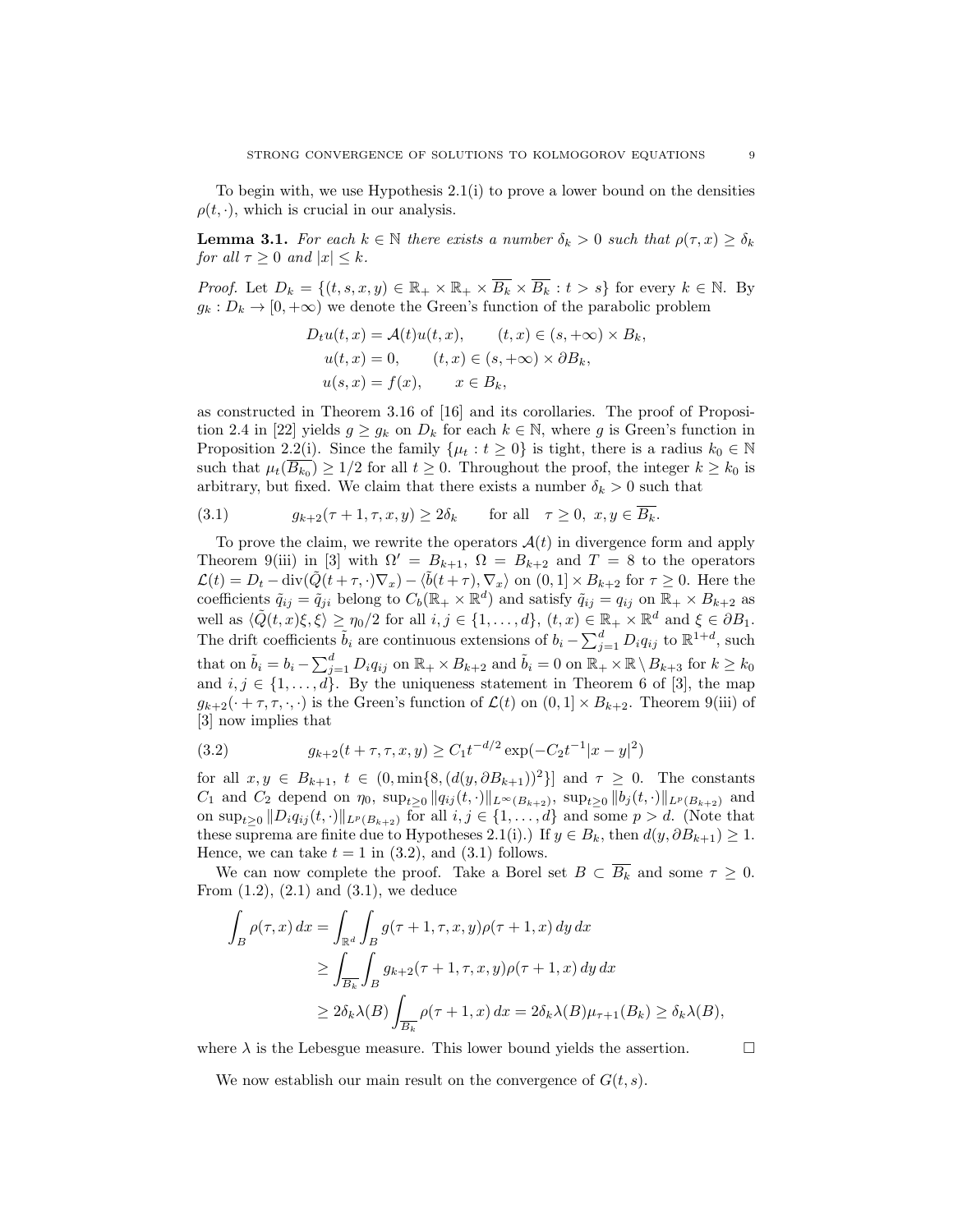**Theorem 3.2.** Let  $s \geq 0$ ,  $p \in [1, +\infty)$ , and  $\{\mu_t : t \geq 0\}$  be a tight evolution system of measures for  $G(t, s)$ . The following assertions are true.

- (i)  $||G(t, s)f m_s(f)||_{L^p(\mathbb{R}^d, \mu_t)}$  tends to 0 as  $t \to +\infty$  for each  $f \in L^p(\mathbb{R}^d, \mu_s)$ .
- (ii) For each  $f \in C_b(\mathbb{R}^d)$ ,  $G(t,s)f$  tends to  $m_s(f)$  locally uniformly in  $\mathbb{R}^d$  as  $t \to +\infty$ .

*Proof.* (i) First of all, we observe that it suffices to prove the assertion for  $s \in \mathbb{R}$  $\mathbb{R}_+ \setminus \mathcal{N}$ , where  $\mathcal N$  is a null set. Indeed, if  $s \in \mathcal{N}$ , we fix any  $s_* \in \mathbb{R}_+ \setminus \mathcal{N}$  such that  $s_* > s$ . If  $f \in L^p(\mathbb{R}^d, \mu_s)$ , then the function  $g = G(s_*, s)f$  belongs to  $L^p(\mathbb{R}^d, \mu_{s_*})$ and since  $G(t, s) f = G(t, s_*) g$  and  $m_s(f) = m_{s_*}(g)$ ,

$$
\lim_{t \to +\infty} ||G(t,s)f - m_s(f)||_{L^p(\mathbb{R}^d, \mu_t)} = \lim_{t \to +\infty} ||G(t,s_*)g - m_{s_*}(g)||_{L^p(\mathbb{R}^d, \mu_t)} = 0.
$$

Moreover, it suffices to prove the assertion for each  $f \in C_c^{\infty}(\mathbb{R}^d)$  and all s outside wholeover, it sumes to prove the assertion for each  $f \in C_c^{\infty}(\mathbb{R}^d)$ , which is dense in all<br>a null set  $\mathcal{N}(f)$ . Indeed, taking a sequence  $(f_n) \in C_c^{\infty}(\mathbb{R}^d)$ , which is dense in all spaces  $L^p(\mathbb{R}^d, \mu_r)$  for  $r \geq 0$ , we find a common null set N for all  $n \in \mathbb{N}$ . By an approximation argument and (1.3), we then obtain the assertion for all  $s \notin \mathcal{N}$  and  $f \in L^p(\mathbb{R}^d, \mu_s)$ . Finally, we can assume that  $p > d$ , since for  $p \in [1, d]$  Hölder's inequality shows that  $||G(t, s)f - m_s(f)||_{L^p(\mathbb{R}^d, \mu_t)} \leq ||G(t, s)f - m_s(f)||_{L^{2d}(\mathbb{R}^d, \mu_t)}$ for all  $f \in C_c^{\infty}(\mathbb{R}^d)$  and  $t > s$ . Thus, we let  $f \in C_c^{\infty}(\mathbb{R}^d)$  and  $p > d$ .

Fix a positive sequence  $(t_n)$  diverging to  $+\infty$ , and functions  $\alpha_m$  in  $C_c^{\infty}(\mathbb{R})$  such that  $0 \le \alpha_m \le 1$  in  $\mathbb{R}^d$  and  $\alpha_m = 1$  on  $[-m, m]$  for each  $m \in \mathbb{N}$ . We extend again  $G(t, s)$  and  $\mu_t$  to R as in Remark 2.3. Proposition 2.6 implies that

$$
\int_{\mathbb{R}} \left\| \rho(s+t_n, \cdot) \alpha_m(s)^p \left| \nabla_x G(s+t_n, s) f \right|^p \right\|_{L^1(\mathbb{R}^d)} ds = \left\| \left| \nabla_x \mathcal{T}(t_n) (\alpha_m f) \right| \right\|_{L^p(\mathbb{R}^{1+d}, \nu)}^p
$$

tends to 0 as  $n \to +\infty$  for each  $m \in \mathbb{N}$ . There thus exist null sets  $\mathcal{N}_m \subset [-m, m]$ and subsequences  $(t_n^{(m)})$  diverging to  $+\infty$ , with  $t_k^{(m+1)} \in (t_n^{(m)})_n$  for all  $k, m \in \mathbb{N}$ , such that

$$
\lim_{n \to +\infty} \int_{\mathbb{R}^d} \rho(s + t_n^{(m)}, \cdot) |\nabla_x G(s + t_n^{(m)}, s) f|^p dx = 0
$$

for all  $m \in \mathbb{N}$  and  $s \in \mathbb{R}_+ \setminus \mathcal{N}_m$ . We can thus determine a diagonal sequence  $(t_{n_j})$ such that

(3.3) 
$$
\lim_{j \to +\infty} \int_{\mathbb{R}^d} \rho(s + t_{n_j}, \cdot) |\nabla_x G(s + t_{n_j}, s) f|^p dx
$$

for each  $s \in \mathbb{R}_+ \setminus \mathcal{N}$ , where  $\mathcal{N} = \bigcup_{m \in \mathbb{N}} \mathcal{N}_m$  is a null set.

Fix  $s \in \mathbb{R}_+ \setminus \mathcal{N}$ . We use Lemma 3.1 with  $\tau = s+t_n$ . For every  $k \in \mathbb{N}$ , it provides a number  $\delta_k > 0$  such that  $\rho(s + t_n, x) \geq \delta_k$  for  $n \in \mathbb{N}$  and  $|x| \leq k$ . This lower bound and (3.3) yield

(3.4) 
$$
\lim_{j \to +\infty} || |\nabla_x G(s + t_{n_j}, s) f| ||_{L^p(B_k)} = 0
$$

for each  $k \in \mathbb{N}$ . Observing that  $||G(s + t_{n_j}, s)f||_{L^p(B_k)} \leq c_k^{1/p}$  $\int_{k}^{1/p} ||G(s + t_{n_j}, s)f||_{\infty} \leq$  $||f||_{\infty}$  for some positive constant  $c_k$  (see Proposition 2.2(i)), we then find constants  $\widetilde{c}_k > 0$  such that  $||G(s+t_{n_j}, s)f||_{W^{1,p}(B_k)} \leq \widetilde{c}_k$  for all  $j \in \mathbb{N}$ . Since  $p > d$ ,  $W^{1,p}(B_k)$ is compactly embedded in  $C(\overline{B_k})$ . By a diagonal argument, there exists a function  $g(s, \cdot) \in C(\mathbb{R}^d)$  such that  $G(s+t_{n_j}, s)f$  converges to  $g(s, \cdot)$  locally uniformly in  $\mathbb{R}^d$ , up to a subsequence. In particular,  $||g(s, \cdot)||_{\infty} \leq ||f||_{\infty}$ .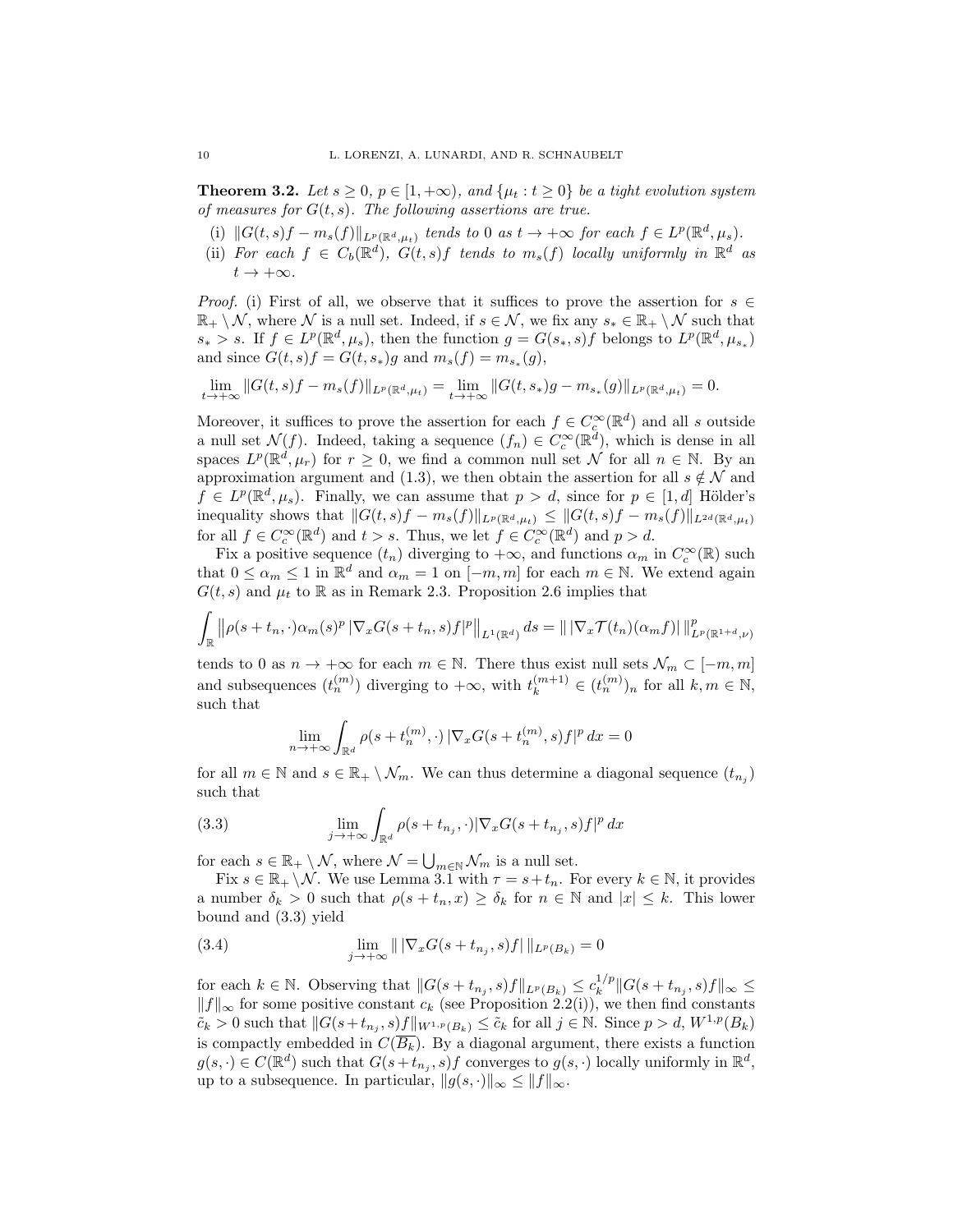On the other hand,  $\nabla_x G(s+t_{n_j},s) f$  tends to 0 in  $L^p(B_R)^d$  as  $n \to +\infty$ , for every  $R > 0$ , due to (3.4). The weak gradient  $\nabla_x g(s, \cdot)$  thus vanishes, and hence  $g(s)$  is constant in x. To prove that this constant is  $m_s(f)$ , it suffices to observe that

$$
m_s(f) - g(s) = \int_{\mathbb{R}^d} (f - g(s)) d\mu_s = \int_{\mathbb{R}^d} G(s + t_{n_j}, s)(f - g(s)) d\mu_{s + t_{n_j}}
$$

and use Lemma 2.7(i) with  $\tilde{\mu}_n = \mu_{s+t_{n_j}}$ . As a result,  $g(s) = m_s(f)$  and  $G(s +$  $t_{n_j}, s$  tends to  $m_s(f)$  locally uniformly as  $j \to +\infty$ , for  $s \in \mathbb{R}_+ \setminus \mathcal{N}$ . Since  $G(s+t_{n_j},s)m_s(f)\mathbb{1}=m_s(f)\mathbb{1}$  by Proposition 2.2(i), from Lemma 2.7(i) we infer

$$
\lim_{j \to +\infty} \|G(s+t_{n_j},s)(f-m_s(f))\|_{L^p(\mathbb{R}^d, \mu_{s+t_{n_j}})}=0.
$$

Finally, the function  $h = ||G(\cdot, s)f - m_s(f)||_{L^p(\mathbb{R}^d, \mu_t)}$  is decreasing in  $[s, +\infty)$  since

$$
h(t_2) = ||G(t_2, s)(f - m_s(f))||_{L^p(\mathbb{R}^d, \mu_{t_2})} = ||G(t_2, t_1)G(t_1, s)(f - m_s(f))||_{L^p(\mathbb{R}^d, \mu_{t_2})}
$$
  
\n
$$
\leq ||G(t_1, s)(f - m_s(f))||_{L^p(\mathbb{R}^d, \mu_{t_1})} = h(t_1)
$$

for  $s \leq t_1 < t_2$ , where we have used property (i) in Proposition 2.2 and (1.3). We conclude that  $\lim_{t\to+\infty}||G(t,s)f - m_s(f)||_{L^p(\mathbb{R}^d,\mu_t)} = 0.$ 

(ii) Fix  $f \in C_b(\mathbb{R}^d)$ ,  $s \in \mathbb{R}_+$ ,  $R > 0$  and  $p > d$ . Since  $C_b(\mathbb{R}^d) \subset L^p(\mathbb{R}^d, \mu_s)$ ,  $||G(t + s, s)f - m_s(f)||_{L^p(\mathbb{R}^d, \mu_{t+s})}$  tends to 0 as  $t \to +\infty$ , by the first part of the proof. Taking Lemma 3.1 into account, we can estimate

$$
||G(t+s,s)f-m_s(f)||_{L^p(B_R)} \leq \delta_R^{-1/p} ||G(t+s,s)f-m_s(f)||_{L^p(\mathbb{R}^d,\mu_{t+s})}
$$

for all  $t \geq 0$  and some positive constant  $\delta_R$ . Hence,  $||G(t + s, s)f - m_s(f)||_{L^p(B_R)}$ tends to 0 as  $t \to +\infty$ . In particular, there exists a positive constant  $C_1 = C_1(R)$ such that

(3.5) 
$$
||G(t+s,s)f - m_s(f)||_{L^p(B_R)} \le C_1
$$

for all  $t \geq 0$ . Moreover, the gradient estimate (2.2) implies that

(3.6) 
$$
\| |\nabla_x G(t+s,s)f| \|_{L^p(B_R)} \leq C_2 \|f\|_{\infty}
$$

for all  $t \geq 1$  and some positive constant  $C_2 = C_2(R)$ . From (3.5) and (3.6) we deduce that the family of functions  $\{G(t + s, s)f - m_s(f) : t \geq 1\}$  is bounded in  $W^{1,p}(B_R)$  and, consequently, in  $C^{\beta}(B_R)$  for some  $\beta \in (0,1)$  since  $p > d$ . By the Arzelà-Ascoli theorem, from any sequence  $(t_n)$  diverging to  $+\infty$  we can extract a subsequence  $(t_{n_k})$  such that  $G(t_{n_k}+s,s)f-m_s(f)$  converges uniformly in  $B_R$  to zero as  $k \to +\infty$ , since it tends to zero in  $L^p(B_R)$ . This shows that  $G(t+s, s)f - m_s(f)$ tends to 0, uniformly in  $B_R$ , as  $t \to +\infty$ .

# **Corollary 3.3.**  $G(t, s)$  has exactly one tight evolution system of measures.

*Proof.* Let  $\{\mu_t^{(1)}: t \geq 0\}$  and  $\{\mu_t^{(2)}: t \geq 0\}$  be two evolution systems of measures with corresponding means  $m_t^{(i)}$ . Fix  $s \in \mathbb{R}_+$  and  $f \in C_b(\mathbb{R}^d)$ . Then, Theorem 3.2(ii) shows that, as  $t \to +\infty$ ,  $G(t, s)f$  converges both to  $m_s^{(1)}(f)$  and  $m_s^{(1)}(f)$ , locally uniformly in  $\mathbb{R}^d$ . Hence,  $m_s^{(1)}(f) = m_s^{(2)}(f)$  and, consequently,  $\mu_s^{(1)} = \mu_s^{(2)}$ .  $\Box$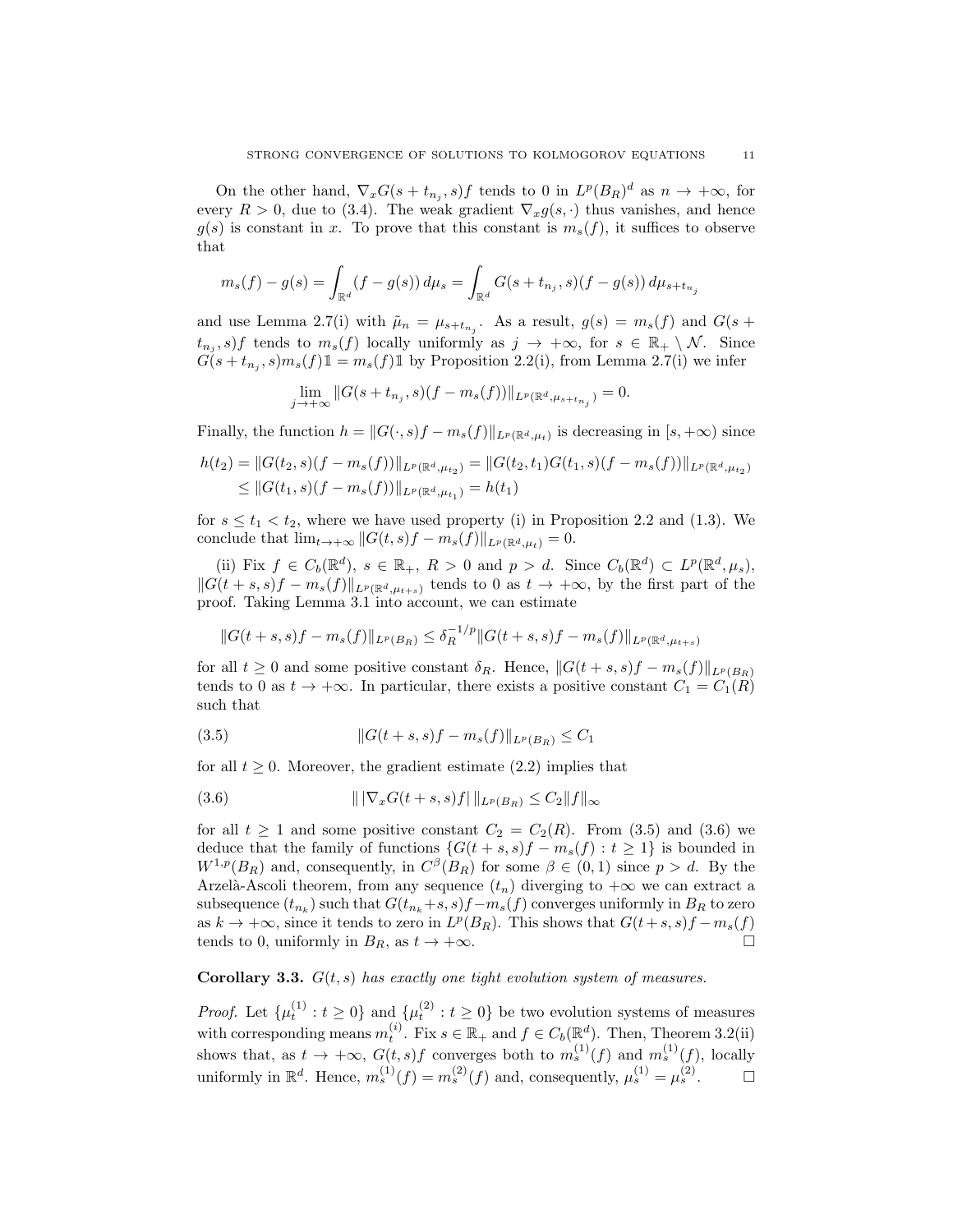### 4. Converging coefficients

In this section, we consider coefficients that converge as  $t \to +\infty$  by introducing the next additional hypothesis.

**Hypothesis 4.1.** The coefficients  $q_{i,j}$  and  $b_i$  belong to  $C_b^{\alpha/2,\alpha}$  $b_0^{\alpha/2,\alpha}(\mathbb{R}_+\times B_R)$  for all  $i, j \in \{1, \dots, d\}$  and  $R > 0$  and  $Q(t, \cdot)$  and  $b(t, \cdot)$  converge pointwise to maps  $Q_{\infty} : \mathbb{R}^d \to \mathbb{R}^{d^2}$  and  $b_{\infty} : \mathbb{R}^d \to \mathbb{R}^d$ , respectively, as  $t \to +\infty$ .

Remark 4.2. Hypotheses 2.1 and 4.1 imply that  $Q_{\infty} \in C^{\alpha}_{loc}(\mathbb{R}^d; \mathbb{R}^{d^2})$  and  $b_{\infty} \in$  $C^{\alpha}_{\text{loc}}(\mathbb{R}^d, \mathbb{R}^d)$  satisfy the t-independent analogues of Hypotheses 2.1(ii) and (iii). The evolution operator generated by  $\mathcal{A}_{\infty}$  is a semigroup  $\{T(t): t \geq 0\}$  which admits a single invariant measure  $\mu_{\infty}$  having a density  $\rho_{\infty} > 0$  with respect to the Lebesgue measure. (See e.g. Theorems 8.1.15 and 8.1.20 of [23] or [26].)

As in Section 3,  $\{\mu_t : t \geq 0\}$  is any tight evolution system of measures with densities  $\rho(t, \cdot)$ . Under the additional Hypothesis 4.1, we show that the densities  $\rho(t, \cdot)$  converge to  $\rho_{\infty}$  and we derive a variant of Theorem 3.2.

**Proposition 4.3.** The densities  $\rho(t, \cdot)$  converge to  $\rho_{\infty}$  locally uniformly in  $\mathbb{R}^d$  and in  $L^1(\mathbb{R}^d)$  as  $t \to +\infty$ .

Proof. We first prove local uniform convergence. It suffices to show that every sequence  $(s_n)$  diverging to  $+\infty$  admits a subsequence such that  $\rho(s_{n_j}, \cdot)$  converges to  $\rho_{\infty}$  locally uniformly on  $\mathbb{R}^d$  as  $j \to +\infty$ . As in the proof of Theorem 6.2 of [2] we see that  $\mu_t$  weakly<sup>\*</sup> converges to  $\mu_\infty$  as  $t \to +\infty$ . Because of Proposition 2.4(ii) and Hypothesis 2.1(i), Corollary 3.9 of [7] yields that  $\rho$  is contained in  $C^{\beta}((s, s+1) \times B_R)$ for every s,  $R > 0$  and some  $\beta > 0$ . The proofs given there also yield that the norms of  $\rho$  in these spaces are bounded by a constant  $C = C(R)$  independent of s. See also [19]. As a result,  $\rho$  belongs to  $C_b^{\beta}([0, +\infty) \times B_R)$  for every  $R > 0$ . The Arzelà-Ascoli theorem now provides a sequence  $(t_n)$  diverging to  $+\infty$  such that the density  $\rho(t_n, \cdot)$  of the measure  $\mu_{t_n}$  converges to a function  $g \in C(\mathbb{R}^d)$  locally uniformly in  $\mathbb{R}^d$  as  $n \to +\infty$ . The weak<sup>\*</sup> convergence of  $\mu_t$  to  $\mu_\infty$  thus yields

$$
\int_{\mathbb{R}^d} f \rho_\infty \, dx = \int_{\mathbb{R}^d} f \, d\mu_\infty = \lim_{t_k \to +\infty} \int_{\mathbb{R}^d} f \, d\mu_{t_k} = \lim_{t_k \to +\infty} \int_{\mathbb{R}^d} f \rho(t_k, \cdot) \, dx = \int_{\mathbb{R}^d} f g \, dx
$$

for every  $f \in C_c^{\infty}(\mathbb{R}^d)$ . Hence,  $\rho_{\infty} = g$  and the local uniform convergence is shown.

To prove the  $L^1$ -convergence, let  $\varepsilon > 0$ . By the tightness, there is a radius  $R > 0$ such that  $\mu_t(\mathbb{R}^d \setminus B_R)$ ,  $\mu_\infty(\mathbb{R}^d \setminus B_R) \leq \varepsilon$  for all  $t \geq 0$ . From the first part of the proof we deduce

$$
\limsup_{t \to +\infty} \|\rho(t,\cdot) - \rho_{\infty}\|_{L^{1}(\mathbb{R}^{d})} = \limsup_{t \to +\infty} \left[ \|\rho(t,\cdot) - \rho_{\infty}\|_{L^{1}(B_{R})} + \|\rho(t,\cdot) - \rho_{\infty}\|_{L^{1}(\mathbb{R}^{d} \setminus B_{R})} \right]
$$
\n
$$
\leq \limsup_{t \to +\infty} \mu_{t}(\mathbb{R}^{d} \setminus B_{R}) + \mu_{\infty}(\mathbb{R}^{d} \setminus B_{R})
$$
\n
$$
\leq 2\varepsilon.
$$

**Theorem 4.4.** Let  $s \geq 0$ ,  $p \in [1, +\infty)$  and  $f \in C_b(\mathbb{R}^d)$ . Then,  $G(t, s)f$  tends to  $m_s(f)$  in  $L^p(\mathbb{R}^d, \mu_\infty)$  as  $t \to +\infty$ .

Proof. The result follows from Proposition 4.3, Theorem 3.2(i) and the estimates  $||G(t, s)f - m_s(f)||^p_{L^p(\mathbb{R}^d, \mu_\infty)}$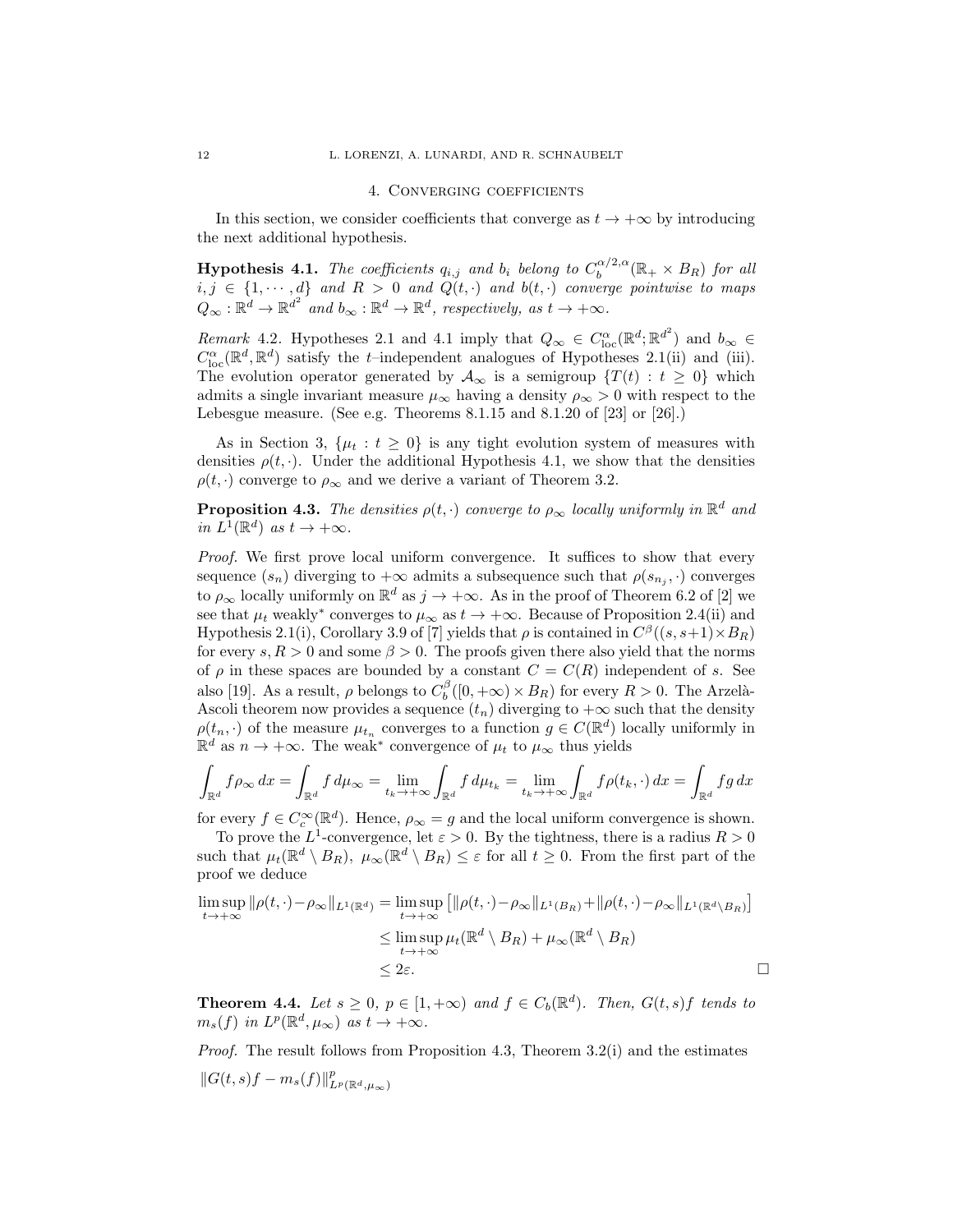STRONG CONVERGENCE OF SOLUTIONS TO KOLMOGOROV EQUATIONS 13

$$
\leq \int_{\mathbb{R}^d} |\rho_{\infty} - \rho(t, \cdot)| |G(t, s)(f - m_s(f))|^p dx + ||G(t, s)f - m_s(f)||_{L^p(\mathbb{R}^d, \mu_t)}^p
$$
  

$$
\leq 2^p ||f||_{\infty}^p ||\rho_{\infty} - \rho(t, \cdot)||_{L^1(\mathbb{R}^d)} + ||G(t, s)f - m_s(f)||_{L^p(\mathbb{R}^d, \mu_t)}^p.
$$

## 5. An example

We consider the family of operators  $\mathcal{A}(t)$  defined on smooth functions  $\varphi$  by

$$
(\mathcal{A}(t)\varphi)(x) = (1+|x|^2)^{\gamma} \sum_{i,j=1}^d q_{ij}^{(0)}(t,x)D_{ij}\varphi(x) - b^{(0)}(t)(1+|x|^2)^r \langle x, \nabla_x \varphi(x) \rangle
$$

for  $t \geq 0$  and  $x \in \mathbb{R}^d$ , under the following assumptions.

- (i)  $q_{ij}^{(0)} = q_{ji}^{(0)}$  belong to  $C_{\text{loc}}^{\alpha/2,1+\alpha}(\mathbb{R}_+ \times \mathbb{R}^d) \cap C_b(\mathbb{R}_+; C_b^1(\mathbb{R}^d))$  for some  $\alpha \in (0,1)$ and for all  $R > 0$  and  $i, j \in \{1, ..., d\}$ . Moreover,  $\langle Q^{(0)}(t, x) \xi, \xi \rangle \ge \eta_0$  in  $\mathbb{R}^{1+d}$ for some positive constant  $\eta_0$  and every  $\xi \in \partial B_1$ ;
- (ii) The function  $b \in C_{\text{loc}}^{\alpha/2}(\mathbb{R}_+) \cap C_b(\mathbb{R}_+)$  satisfies  $\beta := \inf_{t \geq 0} b^{(0)}(t) > 0$ . (iii)  $r > \gamma - 1$  and  $\gamma \geq 0$ .

Let  $\delta \in (0, 2(r + 1 - \gamma))$ . Then every smooth and positive function  $V : \mathbb{R}^d \to \mathbb{R}$ with  $V(x) = e^{|x|^{\delta}}$  for  $x \in \mathbb{R}^d \setminus B_1$  satisfies Hypothesis 2.1(iii). Indeed, we have

$$
(\mathcal{A}(t)V)(x) = \delta V(x)|x|^{\delta} \left[ (\delta|x|^{\delta-4} + (\delta-2)|x|^{-4})(1+|x|^2)^{\gamma} \langle Q^{(0)}(t,x)x, x \rangle \right. \\ \left. + \text{Tr}(Q^{(0)}(t,x))(1+|x|^2)^{\gamma} |x|^{-2} - b^{(0)}(t)(1+|x|^2)^{r} \right] \\ \leq \delta V(x)|x|^{\delta} h(x),
$$

for  $t \geq 0$  and  $|x| \geq 1$ , where  $h(x) = c|x|^{\delta-2}(1+|x|^2)^{\gamma} - \beta(1+|x|^2)^{r}$  tends to  $-\infty$  as  $|x| \to +\infty$  and  $c > 0$  is a constant depending on the bounds of  $Q^0$ . One easily checks the other conditions in Hypothesis 2.1 and the additional condition in Theorem 3.2(ii). Finally, Hypothesis 4.1 is satisfied if  $q_{ij} \in C_b^{\alpha/2,\alpha}$  $b_0^{\alpha/2,\alpha}(\mathbb{R}_+\times B_R)$  for all  $R > 0, b \in C^{\alpha/2}(\mathbb{R}_+),$  and  $Q^{(0)}(t, \cdot)$  and  $b(t)$  converge to  $Q_{\infty}^{(0)}$  and  $b_{\infty}$ , respectively, as  $t \to +\infty$ .

### **REFERENCES**

- 1. L. Angiuli, Pointwise gradient estimates for evolution operators associated with Kolmogorov operators, Arch. Math. (Basel) 101 (2013), 159-170.
- 2. L. Angiuli, L. Lorenzi, A. Lunardi, Hypercontractivity and asymptotic behaviour in nonautonomous Kolmogorov equations, Comm. Partial Differential Equations 38 (2013), 2049–2080.
- 3. D.G. Aronson. Non-negative solutions of linear parabolic equations, Ann. Scuola Norm. Sup. Pisa (3) 22 (1968), 607–694.
- 4. D.G. Aronson, P. Besala, Parabolic equations with unbounded coefficients, J. Differential Equations 3 (1967), 1–14.
- 5. D.G. Aronson and P. Besala Uniqueness of the positive solutions of parabolic equations with unbounded coefficients, Colloq. Math. 18 (1967), 126–135.
- 6. W. Bodanko, Sur le problème de Cauchy et les problèmes de Fourier pour les équations paraboliques dans un domaine non borné, Ann. Polon. Math. 18 (1966), 79–94.
- 7. V.I. Bogachev, N.V. Krylov, M. Röckner, On regularity of transition probabilities and invariant measures of singular diffusion under minimal conditions, Comm. Partial Differential Equations 26 (2001), 2037–2080.
- 8. C. Chicone, Y. Latushkin, Evolution Semigroups in Dynamical Systems and Differential Equations, American Mathematical Society, 1999.
- 9. G. Da Prato, B. Goldys, *Elliptic operators on*  $\mathbb{R}^d$  with unbounded coefficients, J. Differential Equations 172 (2001), 333–358.